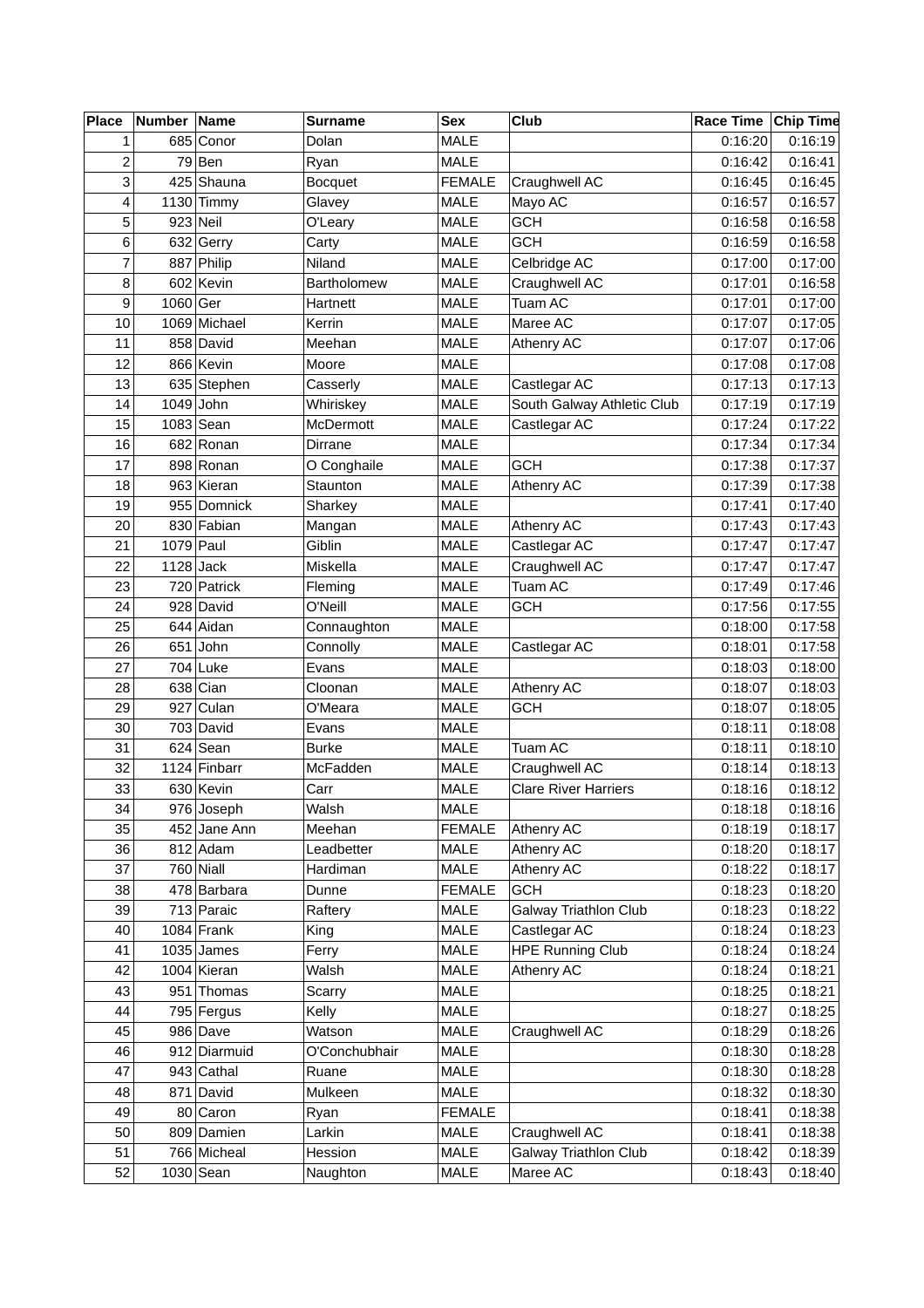| 53  |             | $970$ Ray               | Treacy          | <b>MALE</b>   | Athenry AC                  | 0:18:50 | 0:18:46 |
|-----|-------------|-------------------------|-----------------|---------------|-----------------------------|---------|---------|
| 54  |             | 606 Shane               | <b>Begley</b>   | <b>MALE</b>   | Castlegar AC                | 0:18:51 | 0:18:49 |
| 55  |             | 672 Drew                | Davison         | MALE          | Athenry AC                  | 0:18:52 | 0:18:49 |
| 56  |             | 732 Brendan             | Galvin          | MALE          | Athenry AC                  | 0:18:53 | 0:18:50 |
| 57  |             | 456 Sinead              | <b>Brody</b>    | <b>FEMALE</b> | <b>GCH</b>                  | 0:18:53 | 0:18:50 |
| 58  |             | $1033$ Julian           | Conneely        | MALE          | South Galway Athletic Club  | 0:18:55 | 0:18:53 |
| 59  |             | 938 Daithi              | Raftery         | MALE          | Loughrea AC                 | 0:18:56 | 0:18:52 |
| 60  |             | 1109 Adrian             | Duignan         | <b>MALE</b>   | DXC Galway Running Club     | 0:18:59 | 0:18:58 |
| 61  |             | 822 AodÃ <sub>i</sub> n | Mac Cárthaigh   | <b>MALE</b>   |                             | 0:18:59 | 0:18:58 |
| 62  |             | $901$ Hugh              | O Donoghue      | <b>MALE</b>   | <b>GCH</b>                  | 0:19:01 | 0:18:57 |
| 63  |             | $735$ Sean              | Garvey          | <b>MALE</b>   |                             | 0:19:06 | 0:19:04 |
| 64  |             | $868$ John              | Moran           | MALE          | <b>GCH</b>                  | 0:19:08 | 0:19:05 |
| 65  | $1125$ Kyle |                         | Moorhead        | <b>MALE</b>   | Craughwell AC               | 0:19:12 | 0:19:12 |
| 66  |             | 15 Deirdre              | <b>Brophy</b>   | <b>FEMALE</b> | Athenry AC                  | 0:19:12 | 0:19:09 |
| 67  |             | 857 Anthony             | <b>McNally</b>  | MALE          | <b>GCH</b>                  | 0:19:12 | 0:19:11 |
| 68  | $1063$ Pat  |                         | Ward            | MALE          | Tuam AC                     | 0:19:13 | 0:19:07 |
| 69  |             | $666$  Liam             | Curran          | MALE          | Castlegar AC                | 0:19:14 | 0:19:10 |
| 70  |             | 990 Tommy Joe           | Whyte           | MALE          | Tuam AC                     | 0:19:15 | 0:19:14 |
| 71  |             | 899 Tony                | O Connor        | <b>MALE</b>   | <b>GCH</b>                  | 0:19:16 | 0:19:12 |
| 72  |             | $44$ Sarah              | Collins         | <b>FEMALE</b> | <b>GCH</b>                  | 0:19:16 | 0:19:15 |
| 73  |             | $1078$ Enda             | Hallinan        | MALE          | Craughwell AC               | 0:19:17 | 0:19:14 |
| 74  |             | $846$ John              | McDonald        | MALE          |                             | 0:19:18 | 0:19:10 |
| 75  | $815$ Jim   |                         | Leahy           | <b>MALE</b>   | Athenry AC                  | 0:19:24 | 0:19:18 |
| 76  |             | 27 Caitriona            | Cahalan         | <b>FEMALE</b> |                             | 0:19:24 | 0:19:22 |
| 77  |             | $673$ Chris             | Deakin          | <b>MALE</b>   | Athenry AC                  | 0:19:26 | 0:19:21 |
| 78  |             | $270$ Eilis             | Ni Dhuill       | <b>FEMALE</b> | <b>GCH</b>                  | 0:19:27 | 0:19:25 |
| 79  |             | $622$ Frank             | <b>Burke</b>    | MALE          | Athenry AC                  | 0:19:27 | 0:19:23 |
| 80  |             | 605 Michael             | <b>Begley</b>   | <b>MALE</b>   | Castlegar AC                | 0:19:29 | 0:19:27 |
| 81  |             | 740 Dermot              | Gibson          | MALE          |                             | 0:19:31 | 0:19:27 |
| 82  |             | 645 Kevin               | Connaughton     | MALE          |                             | 0:19:33 | 0:19:30 |
| 83  | $1059$ Murt |                         | Fallon          | <b>MALE</b>   | Tuam AC                     | 0:19:38 | 0:19:34 |
| 84  |             | $317$ Clare             | Rowe            | <b>FEMALE</b> | <b>GCH</b>                  | 0:19:39 | 0:19:36 |
| 85  |             | $1053$ Dara             | <b>Williams</b> | MALE          | South Galway Athletic Club  | 0:19:40 | 0:19:38 |
| 86  |             | 933 Arthur              | Potter          | <b>MALE</b>   |                             | 0:19:41 | 0:19:37 |
| 87  |             | $\overline{290}$ Jean   | O'Connor        | <b>FEMALE</b> | <b>GCH</b>                  | 0:19:41 | 0:19:37 |
| 88  |             | $1003$ David            | O'Sullivan      | MALE          | Athenry AC                  | 0:19:42 | 0:19:39 |
| 89  |             | 72 Neasa                | De Burca        | <b>FEMALE</b> | <b>GCH</b>                  | 0:19:44 | 0:19:41 |
| 90  |             | 763 Michael             | Healy           | MALE          | <b>Clare River Harriers</b> | 0:19:45 | 0:19:40 |
| 91  | $1112$ Pat  |                         | O'Dwyer         | MALE          | <b>GCH</b>                  | 0:19:45 | 0:19:43 |
| 92  |             | 696 Fergal              | Duffy           | MALE          |                             | 0:19:47 | 0:19:42 |
| 93  |             | $761$ Niall             | Hayes           | MALE          |                             | 0:19:47 | 0:19:38 |
| 94  |             | 633 Stephen             | Carty           | MALE          | Craughwell AC               | 0:19:47 | 0:19:40 |
| 95  |             | $869$ Mark              | Moran           | MALE          |                             | 0:19:51 | 0:19:47 |
| 96  |             | 52 Debbie               | Corcoran        | <b>FEMALE</b> |                             | 0:19:51 | 0:19:46 |
| 97  |             | $910$ David             | O'Brien         | MALE          |                             | 0:19:54 | 0:19:50 |
| 98  |             | 863 Brendan             | Monaghan        | MALE          | Tuam AC                     | 0:19:56 | 0:19:52 |
| 99  |             | $926$ Tony              | O'Malley        | MALE          |                             | 0:19:57 | 0:19:47 |
| 100 |             | $974$ Paul              | Waldron         | MALE          |                             | 0:19:58 | 0:19:43 |
| 101 |             | 798 Pat                 | Kelly           | MALE          |                             | 0:19:59 | 0:19:55 |
| 102 |             | 835 Michael             | Mc Mahon        | MALE          | Marathon Club Ireland       | 0:19:59 | 0:19:54 |
| 103 |             | 813 Donal               | Leahy           | MALE          | Athenry AC                  | 0:19:59 | 0:19:53 |
| 104 |             | 964 David               | Stephens        | MALE          |                             | 0:19:59 | 0:19:56 |
| 105 |             | $1005$ Fergal           | Melia           | MALE          | Athenry AC                  | 0:20:00 | 0:19:56 |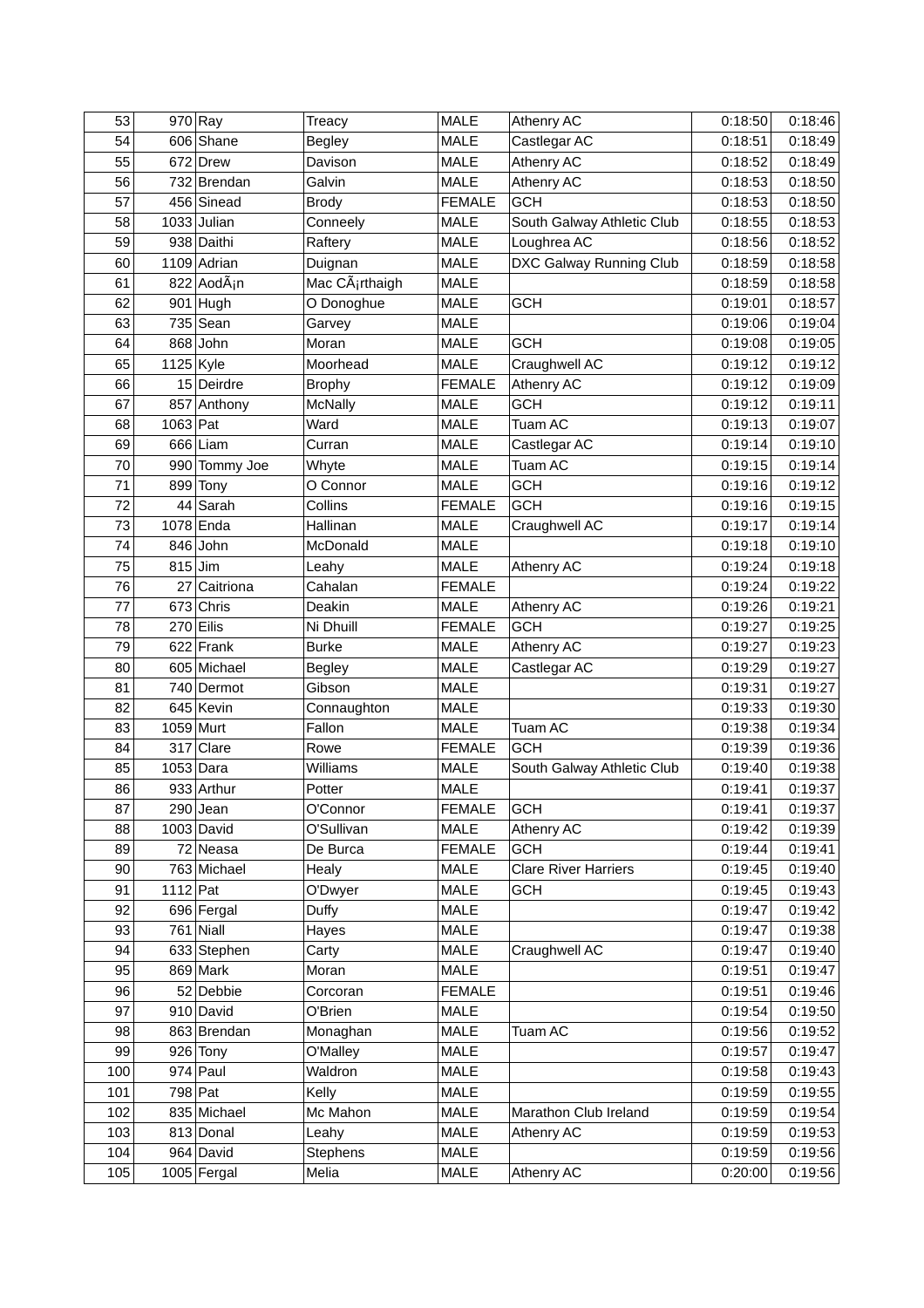| 106 |             | $777$ Alan    | Howard            | MALE          | Weir Road Runners          | 0:20:00 | 0:19:56 |
|-----|-------------|---------------|-------------------|---------------|----------------------------|---------|---------|
| 107 |             | $782$ Paul    | Hynes             | <b>MALE</b>   | Tuam AC                    | 0:20:02 | 0:19:56 |
| 108 |             | $9$ Marie     | <b>Boyle</b>      | <b>FEMALE</b> |                            | 0:20:02 | 0:20:00 |
| 109 |             | 922 Martin    | O'Hara            | <b>MALE</b>   | Athenry AC                 | 0:20:03 | 0:19:57 |
| 110 |             | 600 Andrew    | Ainley            | MALE          |                            | 0:20:04 | 0:19:58 |
| 111 |             | 449 Elaine    | Walsh             | <b>FEMALE</b> | <b>GCH</b>                 | 0:20:08 | 0:20:05 |
| 112 |             | 636 Joseph    | Clancy            | MALE          | Loughrea AC                | 0:20:10 | 0:20:02 |
| 113 |             | 820 Robert    | Lennon            | MALE          | Castlegar AC               | 0:20:13 | 0:20:08 |
| 114 |             | 1036 Mike     | Holland           | MALE          |                            | 0:20:14 | 0:20:06 |
| 115 |             | $1031$ Keith  | Holland           | <b>MALE</b>   | Mayo AC                    | 0:20:14 | 0:20:06 |
| 116 | $1010$ Pat  |               | McDonagh          | <b>MALE</b>   | Athenry AC                 | 0:20:14 | 0:20:08 |
| 117 |             | 886 Cormac    | Nicholson         | MALE          | Athenry AC                 | 0:20:21 | 0:20:15 |
| 118 |             | 942 Brendan   | Ruane             | MALE          |                            | 0:20:21 | 0:20:14 |
| 119 |             | 867 Brian     | Moran             | MALE          |                            | 0:20:21 | 0:20:16 |
| 120 |             | 723 Patrick   | Forde             | MALE          | Athenry AC                 | 0:20:22 | 0:20:17 |
| 121 |             | $981$ Paul    | Walsh             | MALE          | <b>Tuam AC</b>             | 0:20:25 | 0:20:10 |
| 122 |             | 625 Tiernan   | <b>Burke</b>      | MALE          | Craughwell AC              | 0:20:26 | 0:20:24 |
| 123 |             | 423 Deirdre   | Devane            | <b>FEMALE</b> | Craughwell AC              | 0:20:28 | 0:20:20 |
| 124 |             | $978$ Liam    | Walsh             | MALE          |                            | 0:20:30 | 0:20:24 |
| 125 |             | 850 Martin    | <b>McGrath</b>    | MALE          | Athenry AC                 | 0:20:33 | 0:20:26 |
| 126 |             | 1108 Maurice  | Prendergast       | MALE          | Mayo AC                    | 0:20:34 | 0:20:27 |
| 127 |             | 712 Adrian    | Fitzmaurice       | <b>MALE</b>   | Athenry AC                 | 0:20:35 | 0:20:30 |
| 128 |             | 472 Ailbe     | Miskella          | <b>FEMALE</b> | Craughwell AC              | 0:20:36 | 0:20:30 |
| 129 |             | 852 AIDAN     | McIntyre          | MALE          |                            | 0:20:38 | 0:20:28 |
| 130 |             | $1068$ Kevin  | O'Grady           | MALE          | Maree AC                   | 0:20:38 | 0:20:27 |
| 131 |             | $664$ Jason   | Curley            | MALE          |                            | 0:20:38 | 0:20:33 |
| 132 |             | 372 Caroline  | Moore             | <b>FEMALE</b> | Athenry AC                 | 0:20:38 | 0:20:28 |
| 133 |             | 737 Keith     | Gavin             | MALE          | Tuam AC                    | 0:20:39 | 0:20:32 |
| 134 |             | 956 Paschal   | Silke             | MALE          | Castlegar AC               | 0:20:39 | 0:20:34 |
| 135 |             | 889 Liam      | Nolan             | MALE          | South Galway Athletic Club | 0:20:40 | 0:20:38 |
| 136 |             | 767 TOM       | <b>HESSION</b>    | MALE          | <b>GCH</b>                 | 0:20:41 | 0:20:29 |
| 137 |             | $844$ Mark    | McDonagh          | <b>MALE</b>   | <b>GCH</b>                 | 0:20:41 | 0:20:39 |
| 138 |             | $885$ Tony    | Nevin             | MALE          |                            | 0:20:42 | 0:20:39 |
| 139 |             | 917 Kenneth   | O'Dea             | MALE          | Athenry AC                 | 0:20:43 | 0:20:36 |
| 140 |             | $984$ Sean    | Ward              | MALE          |                            | 0:20:45 | 0:20:40 |
| 141 |             | $717$ Mark    | Flaherty          | MALE          | <b>GCH</b>                 | 0:20:45 | 0:20:36 |
| 142 |             | 668 Thomas D. | Cushen            | MALE          |                            | 0:20:46 | 0:20:40 |
| 143 |             | 276 Joanne    | O Boyle           | <b>FEMALE</b> | <b>GCH</b>                 | 0:20:46 | 0:20:40 |
| 144 |             | $230$ Orla    | McDermott         | <b>FEMALE</b> |                            | 0:20:46 | 0:20:43 |
| 145 |             | 823 Declan    | Madden            | MALE          | Castlegar AC               | 0:20:47 | 0:20:40 |
| 146 |             | $756$ Paul    | Hanniffy          | MALE          | <b>GCH</b>                 | 0:20:47 | 0:20:38 |
| 147 |             | 966 Jarlath   | Tivnan            | MALE          |                            | 0:20:49 | 0:20:41 |
| 148 |             | $214$ Toni    | Mac Carthaigh     | <b>FEMALE</b> |                            | 0:20:51 | 0:20:44 |
| 149 |             | $1091$ Brian  | Keenan            | MALE          | Corofin AC                 | 0:20:51 | 0:20:38 |
| 150 |             | $902$ Pat     | O Donoghue        | MALE          |                            | 0:20:53 | 0:20:36 |
| 151 |             | $649$ Shane   | Conneely          | MALE          |                            | 0:20:53 | 0:20:47 |
| 152 |             | $987$ Bryan   | Weafer            | MALE          | <b>GCH</b>                 | 0:20:54 | 0:20:51 |
| 153 |             | 856 Oisin     | McManus           | MALE          |                            | 0:20:55 | 0:20:46 |
| 154 |             | $612$ Cathal  | <b>Breathnach</b> | MALE          |                            | 0:20:56 | 0:20:45 |
| 155 |             | 979 Michael   | Walsh             | MALE          |                            | 0:20:58 | 0:20:53 |
| 156 | $1009$  lan |               | O Connor          | MALE          |                            | 0:20:58 | 0:20:50 |
| 157 |             | $1051$ Greg   | Lundon            | MALE          | South Galway Athletic Club | 0:21:02 | 0:21:02 |
| 158 |             | 914 Cormac    | O'Connor          | MALE          | <b>GCH</b>                 | 0:21:03 | 0:20:56 |
|     |             |               |                   |               |                            |         |         |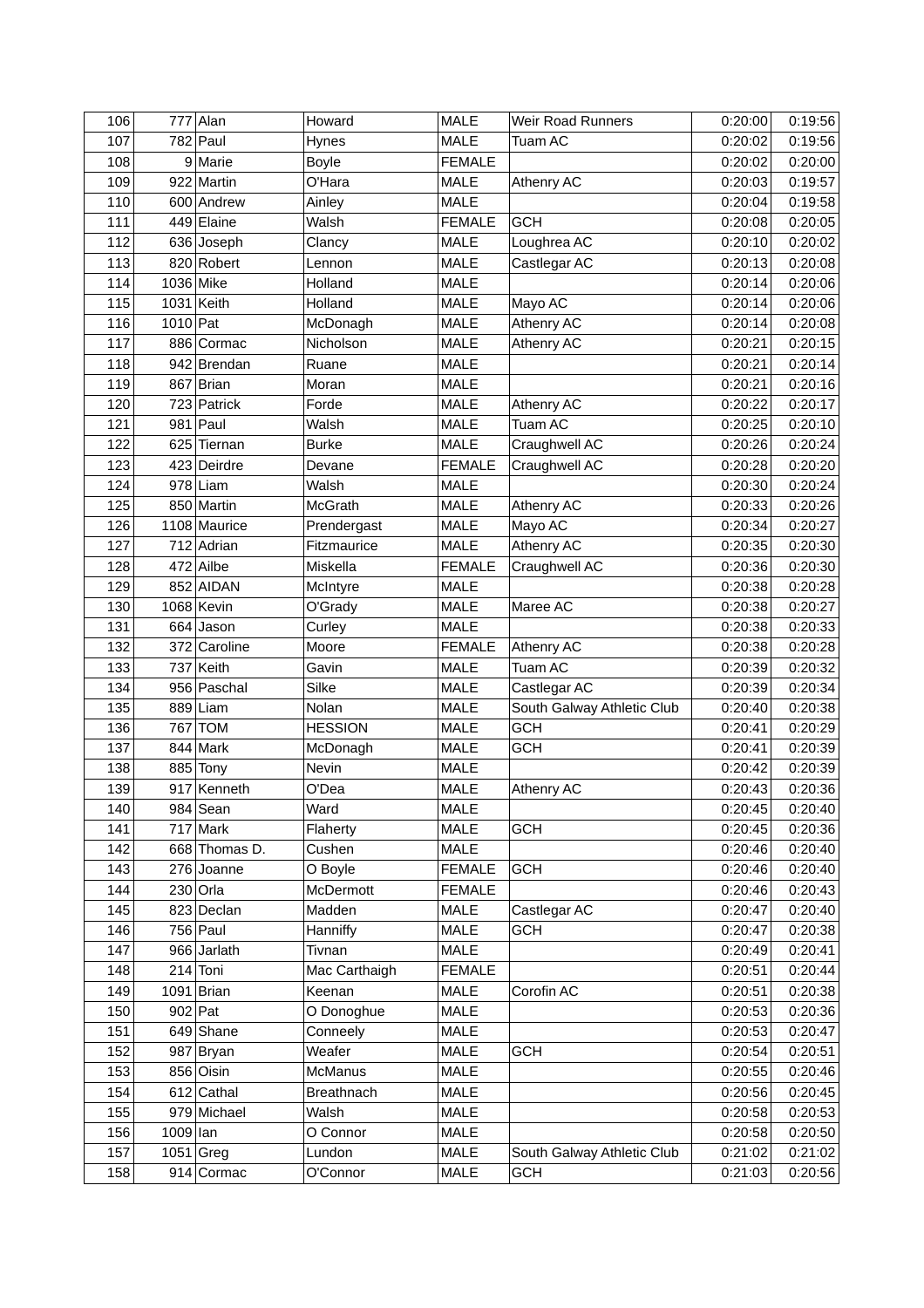| 159        |           | 676 William            | Dervan            | <b>MALE</b>   |                              | 0:21:03            | 0:20:58 |
|------------|-----------|------------------------|-------------------|---------------|------------------------------|--------------------|---------|
| 160        |           | 949 Austin             | Sammon            | <b>MALE</b>   | Castlegar AC                 | 0:21:03            | 0:20:58 |
| 161        |           | $657$ Alan             | Cronin            | MALE          |                              | 0:21:03            | 0:20:52 |
| 162        |           | 1042 Michael           | O'Connell         | <b>MALE</b>   | DXC Galway Running Club      | 0:21:05            | 0:20:54 |
| 163        |           | 1008 Kenneth           | O' Hara           | MALE          | Athenry AC                   | 0:21:06            | 0:21:00 |
| 164        |           | 754 Kieran             | Guiry             | MALE          | Athenry AC                   | 0:21:07            | 0:21:00 |
| 165        |           | 17 Michelle            | <b>Browne</b>     | <b>FEMALE</b> | <b>GCH</b>                   | 0:21:07            | 0:21:00 |
| 166        |           | $1118$ John            | Heelan            | MALE          | <b>Galway Triathlon Club</b> | 0:21:10            | 0:21:05 |
| 167        |           | 836 Derek              | Mc Walter         | <b>MALE</b>   |                              | 0:21:11            | 0:21:06 |
| 168        |           | 132 Sinead             | Foran             | <b>FEMALE</b> |                              | 0:21:11            | 0:21:06 |
| 169        |           | 853 Bernard            | McLoughlin        | MALE          | Connemara                    | 0:21:12            | 0:20:44 |
| 170        |           | 894 Stephen            | Noone             | <b>MALE</b>   |                              | 0:21:12            | 0:21:09 |
| 171        |           | 1098 Martin            | McEvilly          | MALE          | <b>GCH</b>                   | 0:21:12            | 0:21:07 |
| 172        |           | 653 Declan             | Cormican          | MALE          |                              | 0:21:14            | 0:21:08 |
| 173        |           | 891 David              | Noone             | MALE          | Athenry AC                   | 0:21:14            | 0:21:11 |
| 174        |           | $147$  Imelda          | Gormally          | <b>FEMALE</b> | <b>GCH</b>                   | 0:21:15            | 0:21:06 |
| 175        |           | 839 Richie             | <b>McCarthy</b>   | MALE          |                              | 0:21:17            | 0:21:11 |
| 176        |           | 806 Basil              | King              | MALE          | Athenry AC                   | 0:21:17            | 0:21:02 |
| 177        | $698$ Pat |                        |                   | MALE          |                              | 0:21:18            | 0:21:02 |
|            |           |                        | Duggan            |               |                              |                    | 0:21:12 |
| 178<br>179 |           | 692 Aidan<br>29 Judith | Doyle             | <b>MALE</b>   | Tuam AC                      | 0:21:18<br>0:21:22 |         |
|            |           |                        | Campbell          | <b>FEMALE</b> | <b>GCH</b>                   |                    | 0:21:13 |
| 180        |           | $890$ Cian             | Noone             | <b>MALE</b>   |                              | 0:21:23            | 0:21:13 |
| 181        |           | $924$ John             | O'Leary           | MALE          | <b>GCH</b>                   | 0:21:23            | 0:21:18 |
| 182        |           | $831$ Alan             | Mannion           | MALE          |                              | 0:21:23            | 0:20:54 |
| 183        |           | 1070 Michael           | Keane             | MALE          | Maree AC                     | 0:21:23            | 0:21:13 |
| 184        |           | 824 Jonathan           | Madden            | MALE          |                              | 0:21:24            | 0:21:16 |
| 185        |           | 1085 Matthew           | Conroy            | MALE          | Castlegar AC                 | 0:21:24            | 0:21:08 |
| 186        |           | 1111 Andrew            | Talbot            | <b>MALE</b>   | <b>Clare River Harriers</b>  | 0:21:26            | 0:21:22 |
| 187        |           | $972$ Jan              | Van den Bergh     | MALE          | <b>GCH</b>                   | 0:21:26            | 0:21:17 |
| 188        |           | $750$ Paul             | Greaney           | MALE          |                              | 0:21:28            | 0:21:19 |
| 189        |           | 977 Kieran             | Walsh             | <b>MALE</b>   |                              | 0:21:29            | 0:21:19 |
| 190        |           | 661 Patrick            | Crowley           | <b>MALE</b>   |                              | 0:21:30            | 0:21:23 |
| 191        |           | $747$ John             | Gray              | <b>MALE</b>   |                              | 0:21:31            | 0:21:30 |
| 192        |           | 613 Gearoid            | <b>Breathnach</b> | <b>MALE</b>   |                              | 0:21:32            | 0:21:25 |
| 193        |           | 765 Alphonsus          | Heneghan          | MALE          | Loughrea AC                  | 0:21:34            | 0:21:30 |
| 194        | $973$ Jim |                        | Vaughan           | MALE          | <b>Galway Triathlon Club</b> | 0:21:36            | 0:21:31 |
| 195        |           | $992$ Barry            | Wrafter           | MALE          |                              | 0:21:36            | 0:21:26 |
| 196        |           | $684$ Gary             | Doherty           | <b>MALE</b>   |                              | 0:21:38            | 0:21:30 |
| 197        |           | $1088$ Brian           | Gallagher         | MALE          | Corofin AC                   | 0:21:39            | 0:21:25 |
| 198        |           | $1011$ Aidan           | Madden            | MALE          | Athenry AC                   | 0:21:39            | 0:21:32 |
| 199        | $828$ Jim |                        | Maher             | MALE          |                              | 0:21:41            | 0:21:35 |
| 200        |           | 875 Fiachra            | Murphy            | MALE          |                              | 0:21:41            | 0:21:35 |
| 201        |           | $918$ Brian            | O'Donnell         | MALE          | Athenry AC                   | 0:21:43            | 0:21:34 |
| 202        |           | $817$ John             | Leinster          | MALE          | Athenry AC                   | 0:21:44            | 0:21:35 |
| 203        |           | $874$ Enda             | Munnelly          | MALE          | Athenry AC                   | 0:21:44            | 0:21:33 |
| 204        |           | 1014 Michael           | Laffey            | MALE          | <b>Clare River Harriers</b>  | 0:21:45            | 0:21:35 |
| 205        |           | $627$ Paul             | Canavan           | MALE          |                              | 0:21:46            | 0:21:11 |
| 206        |           | $731$ Vinny            | Gallagher         | MALE          |                              | 0:21:47            | 0:21:43 |
| 207        |           | 228 Deirdre            | McCrae            | <b>FEMALE</b> | <b>GCH</b>                   | 0:21:50            | 0:21:41 |
| 208        |           | 796 Jason              | Kelly             | MALE          | <b>GCH</b>                   | 0:21:55            | 0:21:38 |
| 209        |           | $6 Ci$ ara             | Beuster           | <b>FEMALE</b> |                              | 0:21:56            | 0:21:40 |
| 210        |           | $662$ Paul             | Cryan             | <b>MALE</b>   | Tuam AC                      | 0:21:57            | 0:21:54 |
| 211        |           | 211 Michelle           | Lynch             | <b>FEMALE</b> | <b>GCH</b>                   | 0:21:58            | 0:21:42 |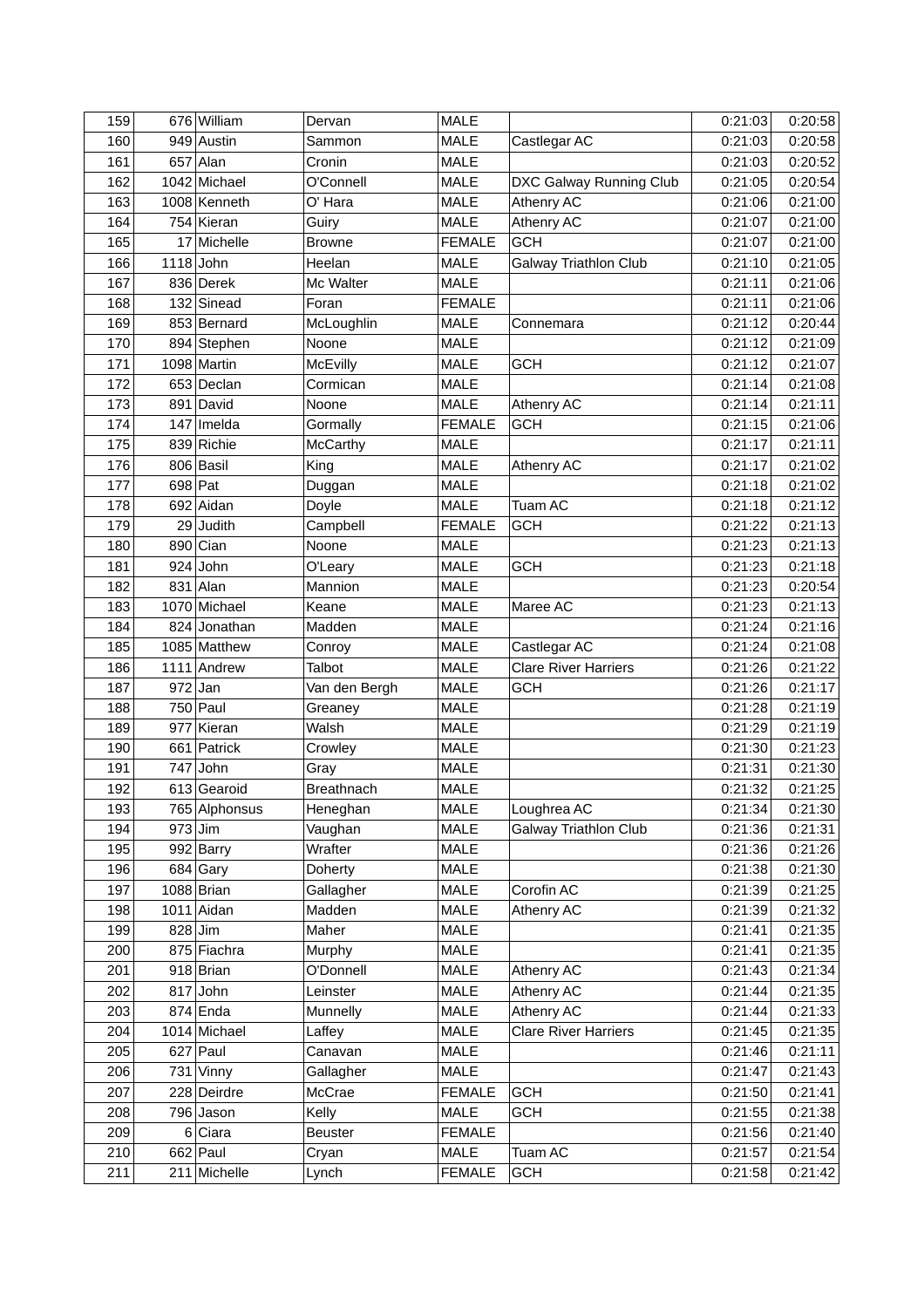| 212 |          | $1017$ Jarlath | Sweeney        | <b>MALE</b>   | <b>Clare River Harriers</b>    | 0:21:59 | 0:21:47 |
|-----|----------|----------------|----------------|---------------|--------------------------------|---------|---------|
| 213 |          | 985 Mirko      | Warnke         | <b>MALE</b>   |                                | 0:21:59 | 0:21:49 |
| 214 |          | $621$ Brian    | <b>Burke</b>   | MALE          | Athenry AC                     | 0:22:00 | 0:21:52 |
| 215 |          | 8 Mairead      | <b>Blake</b>   | <b>FEMALE</b> | Athenry AC                     | 0:22:00 | 0:21:47 |
| 216 |          | 865 Patrick    | Monahan        | MALE          | <b>Galway Triathlon Club</b>   | 0:22:02 | 0:21:53 |
| 217 |          | 882 Wojciech   | Musial         | MALE          | Marathon Club Ireland          | 0:22:03 | 0:21:53 |
| 218 |          | $937$ Ray      | Quinn          | MALE          |                                | 0:22:03 | 0:21:46 |
| 219 |          | 738 Seamus     | Geraghty       | MALE          |                                | 0:22:05 | 0:22:04 |
| 220 |          | $316$ Mary     | Rohan          | <b>FEMALE</b> | Athenry AC                     | 0:22:09 | 0:21:57 |
| 221 |          | $426$ Lisa     | Gallagher      | <b>FEMALE</b> | Castlegar AC                   | 0:22:10 | 0:22:00 |
| 222 |          | 915 Rob        | O'Connor       | <b>MALE</b>   |                                | 0:22:12 | 0:22:04 |
| 223 |          | 446 Michelle   | Hanley         | <b>FEMALE</b> |                                | 0:22:12 | 0:22:02 |
| 224 |          | 787 TOMASZ     | KADZIELAWSKI   | <b>MALE</b>   | Athenry AC                     | 0:22:13 | 0:22:08 |
| 225 |          | 947 Declan     | Ryan           | MALE          |                                | 0:22:14 | 0:22:03 |
| 226 |          | $601$ Jason    | <b>Barlow</b>  | MALE          |                                | 0:22:15 | 0:22:06 |
| 227 |          | 690 Michael    | Doona          | <b>MALE</b>   | <b>GCH</b>                     | 0:22:15 | 0:22:04 |
| 228 |          | 433 Eimear     | <b>Bray</b>    | <b>FEMALE</b> | Corofin AC                     | 0:22:16 | 0:22:09 |
| 229 |          | $864$ Paul     | Monaghan       | MALE          |                                | 0:22:16 | 0:22:04 |
| 230 |          | $722$ Tim      | Folan          | MALE          | <b>GCH</b>                     | 0:22:18 | 0:21:55 |
| 231 |          | 652 Tony       | Connolly       | <b>MALE</b>   |                                | 0:22:18 | 0:22:04 |
| 232 |          | $1095$ Ciara   | Power          | <b>FEMALE</b> | Corrib AC                      | 0:22:19 | 0:21:59 |
| 233 |          | $752$ Gary     | Greene         | MALE          |                                | 0:22:20 | 0:22:10 |
| 234 |          | 952 Alexander  | Schutz         | MALE          |                                | 0:22:21 | 0:22:12 |
| 235 |          | $647$ Dara     | Conneely       | MALE          |                                | 0:22:21 | 0:22:10 |
| 236 |          | $1000$ James   | Lundon         | MALE          | Athenry AC                     | 0:22:22 | 0:22:15 |
| 237 |          | $304$ Carol    | Plower         | <b>FEMALE</b> |                                | 0:22:23 | 0:22:06 |
| 238 |          | $997$ Alan     | <b>Burke</b>   | MALE          | Athenry AC                     | 0:22:23 | 0:22:21 |
| 239 |          | 637 Aaron      | Clarke         | MALE          |                                | 0:22:27 | 0:22:17 |
| 240 |          | 139 Louise     | Geoghegan      | <b>FEMALE</b> |                                | 0:22:30 | 0:22:12 |
| 241 |          | $311$ Karen    | Quirke         | <b>FEMALE</b> | <b>GCH</b>                     | 0:22:30 | 0:22:25 |
| 242 |          | 1061 Anthony   | Farry          | <b>MALE</b>   | <b>Tuam AC</b>                 | 0:22:31 | 0:22:07 |
| 243 |          | $141$ Anna     | Gietl          | <b>FEMALE</b> |                                | 0:22:32 | 0:22:20 |
| 244 |          | $971$ Paul     | Tully          | MALE          |                                | 0:22:32 | 0:22:22 |
| 245 |          | 94 Fiona       | Duggan         | <b>FEMALE</b> |                                | 0:22:34 | 0:22:24 |
| 246 | $614$ TJ |                | Breen          | MALE          |                                | 0:22:34 | 0:22:26 |
| 247 |          | $1020$ Keith   | Greally        | MALE          | <b>Clare River Harriers</b>    | 0:22:35 | 0:22:23 |
| 248 |          | $919$ Pat      | O'Donnell      | MALE          |                                | 0:22:35 | 0:22:24 |
| 249 |          | $648$ Noel     | Conneely       | MALE          | <b>Clare River Harriers</b>    | 0:22:35 | 0:22:23 |
| 250 |          | $1041$ Tony    | <b>Butler</b>  | <b>MALE</b>   | <b>DXC Galway Running Club</b> | 0:22:35 | 0:22:18 |
| 251 |          | 59 Yvonne      | Crotty         | <b>FEMALE</b> |                                | 0:22:36 | 0:22:22 |
| 252 |          | 962 Michael    | Stapleton      | MALE          | Loughrea AC                    | 0:22:36 | 0:22:15 |
| 253 |          | $128$ Niamh    | Flavin         | <b>FEMALE</b> | Craughwell AC                  | 0:22:37 | 0:22:26 |
| 254 |          | $145$ Cara     | Gleeson        | <b>FEMALE</b> |                                | 0:22:38 | 0:22:26 |
| 255 |          | $3$ Edel       | <b>Barrett</b> | <b>FEMALE</b> |                                | 0:22:38 | 0:22:21 |
| 256 |          | 954 Fintan     | Shannon        | MALE          | Athenry AC                     | 0:22:39 | 0:22:30 |
| 257 |          | 20 Catherine   | <b>Burke</b>   | <b>FEMALE</b> | Athenry AC                     | 0:22:40 | 0:22:25 |
| 258 |          | 184 Eimear     | Keary          | <b>FEMALE</b> |                                | 0:22:42 | 0:22:24 |
| 259 |          | $1116$ Tony    | Fahy           | MALE          |                                | 0:22:43 | 0:22:38 |
| 260 |          | $1040$ Fergus  | Donnellan      | MALE          | DXC Galway Running Club        | 0:22:43 | 0:22:35 |
| 261 |          | 854 Anthony    | McMahon        | MALE          |                                | 0:22:43 | 0:22:31 |
| 262 |          | 442 Margaret   | Sheridan       | <b>FEMALE</b> | <b>GCH</b>                     | 0:22:44 | 0:22:30 |
| 263 |          | 634 Michael    | Casey          | <b>MALE</b>   |                                | 0:22:44 | 0:22:24 |
| 264 |          | $370$ Orla     | <b>Stevens</b> | <b>FEMALE</b> | Athenry AC                     | 0:22:45 | 0:22:37 |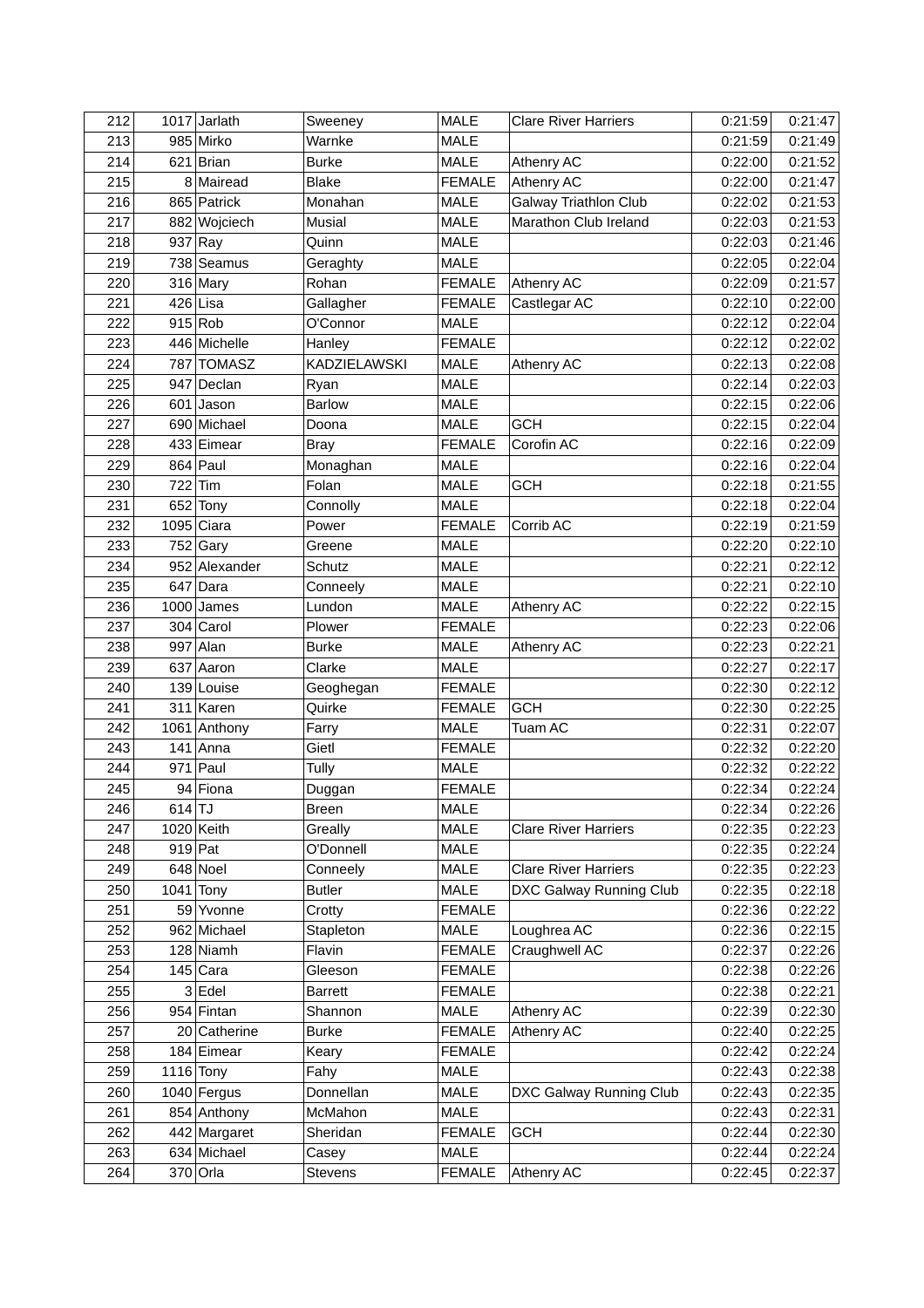| 265 |            | $843$ Liam    | McDonagh          | MALE          |                             | 0:22:46 | 0:22:23 |
|-----|------------|---------------|-------------------|---------------|-----------------------------|---------|---------|
| 266 |            | 706 Gerry     | Fahy              | <b>MALE</b>   | <b>Clare River Harriers</b> | 0:22:51 | 0:22:36 |
| 267 | 1006 Eoin  |               | O'Sullivan        | MALE          | Athenry AC                  | 0:22:51 | 0:22:45 |
| 268 |            | $680$ Sean    | Dinneen           | MALE          | <b>GCH</b>                  | 0:22:52 | 0:22:29 |
| 269 |            | 833 Thomas    | Mannion           | MALE          | Tuam AC                     | 0:22:52 | 0:22:47 |
| 270 |            | 205 Esther    | Leahy             | <b>FEMALE</b> | Athenry AC                  | 0:22:53 | 0:22:40 |
| 271 |            | $671$ Niall   | Daly              | MALE          | <b>GCH</b>                  | 0:22:53 | 0:22:41 |
| 272 |            | 808 Michael   | Langan            | MALE          |                             | 0:22:55 | 0:22:47 |
| 273 |            | 702 Gerard    | Dwyer             | <b>MALE</b>   | Loughrea AC                 | 0:22:58 | 0:22:40 |
| 274 |            | 203 Doris     | Laepple           | <b>FEMALE</b> |                             | 0:22:58 | 0:22:51 |
| 275 |            | 160 Mary Kate | Heaslip           | <b>FEMALE</b> | Athenry AC                  | 0:22:59 | 0:22:47 |
| 276 |            | $194$ Ruth    | Kilcawley         | <b>FEMALE</b> |                             | 0:22:59 | 0:22:44 |
| 277 |            | 454 Margaret  | Glavin            | <b>FEMALE</b> | Galway Triathlon Club       | 0:22:59 | 0:22:49 |
| 278 | 1037 Eoin  |               | Ó Conghaile       | MALE          | <b>HPE Running Club</b>     | 0:23:00 | 0:22:48 |
| 279 |            | $235$ Linda   | <b>McGuinness</b> | <b>FEMALE</b> | Maree AC                    | 0:23:02 | 0:22:53 |
| 280 |            | $1089$ Liam   | Cawley            | MALE          | Corofin AC                  | 0:23:03 | 0:22:49 |
| 281 |            | 783 Simon     | Iwasaki           | MALE          | <b>HPE Running Club</b>     | 0:23:04 | 0:22:45 |
| 282 |            | $1081$ Kevin  | Duffy             | MALE          | Castlegar AC                | 0:23:05 | 0:22:41 |
| 283 |            | $1114$ Emmet  | Queenan           | MALE          |                             | 0:23:05 | 0:22:39 |
| 284 |            | 438 Majella   | Ni Chriochain     | <b>FEMALE</b> | <b>GCH</b>                  | 0:23:06 | 0:22:56 |
| 285 |            | 430 Claire    | Cellarius         | <b>FEMALE</b> | Corofin AC                  | 0:23:06 | 0:22:52 |
| 286 | $1105$ Tom |               | O'Neachtain       | MALE          | <b>GCH</b>                  | 0:23:09 | 0:22:56 |
| 287 |            | 53 Orlaith    | Cormican          | <b>FEMALE</b> |                             | 0:23:14 | 0:23:02 |
| 288 |            | 19 Linda      | <b>Buckley</b>    | <b>FEMALE</b> |                             | 0:23:15 | 0:23:01 |
| 289 |            | $999$ Tony    | Killarney         | MALE          | Athenry AC                  | 0:23:18 | 0:23:05 |
| 290 |            | 689 Gerard    | Donohue           | MALE          |                             | 0:23:19 | 0:23:03 |
| 291 |            | $1103$ Liam   | Power             | MALE          | <b>GCH</b>                  | 0:23:21 | 0:22:48 |
| 292 |            | $913$ Rory    | O'Connor          | <b>MALE</b>   | Tuam AC                     | 0:23:23 | 0:23:18 |
| 293 |            | 667 Declan    | Curtin            | MALE          |                             | 0:23:24 | 0:23:06 |
| 294 |            | 1086 Dave     | Clarke            | MALE          | Corofin AC                  | 0:23:24 | 0:23:10 |
| 295 |            | $774$ Tom     | Hopkins           | MALE          | Tuam AC                     | 0:23:24 | 0:23:21 |
| 296 |            | 718 Patrick   | Flaherty          | MALE          | <b>HPE Running Club</b>     | 0:23:25 | 0:23:09 |
| 297 |            | $936$ Brian   | Quinn             | <b>MALE</b>   | Athenry AC                  | 0:23:25 | 0:22:56 |
| 298 |            | 837 Brendan   | McArdle           | <b>MALE</b>   | <b>GCH</b>                  | 0:23:25 | 0:23:04 |
| 299 |            | 940 Kerrill   | Rohan             | MALE          |                             | 0:23:26 | 0:23:18 |
| 300 |            | 39 Marie      | Clarke            | <b>FEMALE</b> | <b>Clare River Harriers</b> | 0:23:28 | 0:23:05 |
| 301 |            | $302$ Mags    | Page              | <b>FEMALE</b> |                             | 0:23:28 | 0:23:10 |
| 302 |            | 421 Margaret  | Murphy            | <b>FEMALE</b> | Craughwell AC               | 0:23:29 | 0:23:18 |
| 303 |            | $834$ Colm    | Mc Allen          | MALE          | Craughwell AC               | 0:23:31 | 0:23:17 |
| 304 |            | $18$ Emily    | <b>Bruton</b>     | <b>FEMALE</b> | <b>GCH</b>                  | 0:23:34 | 0:23:27 |
| 305 |            | $1096$ Brian  | <b>Bruton</b>     | MALE          | <b>GCH</b>                  | 0:23:34 | 0:23:26 |
| 306 |            | 1123 Gordon   | Duane             | MALE          |                             | 0:23:36 | 0:23:30 |
| 307 |            | $462$ Sarah   | Woods             | <b>FEMALE</b> | Craughwell AC               | 0:23:36 | 0:23:30 |
| 308 |            | 670 Eanna     | Daly              | <b>MALE</b>   |                             | 0:23:37 | 0:23:19 |
| 309 |            | 884 Kieran    | Nestor            | MALE          |                             | 0:23:37 | 0:23:23 |
| 310 |            | 403 Maura     | Meeneghan         | <b>FEMALE</b> | Tuam AC                     | 0:23:37 | 0:23:23 |
| 311 |            | $1097$ David  | Glynn             | MALE          | <b>GCH</b>                  | 0:23:40 | 0:23:06 |
| 312 |            | 654 Michael   | Cormican          | MALE          |                             | 0:23:40 | 0:23:18 |
| 313 |            | $646$ Marc    | Connaughton       | MALE          |                             | 0:23:40 | 0:23:29 |
| 314 |            | 38 Janet      | Clancy            | FEMALE        | Athenry AC                  | 0:23:41 | 0:23:11 |
| 315 |            | 301 Claire    | O'Sullivan        | <b>FEMALE</b> |                             | 0:23:42 | 0:23:36 |
| 316 |            | $961$ Jakub   | Srebrzynski       | MALE          |                             | 0:23:42 | 0:23:37 |
| 317 |            | 829 Yves      | Lochteau          | MALE          | Team 29 CAM                 | 0:23:43 | 0:23:32 |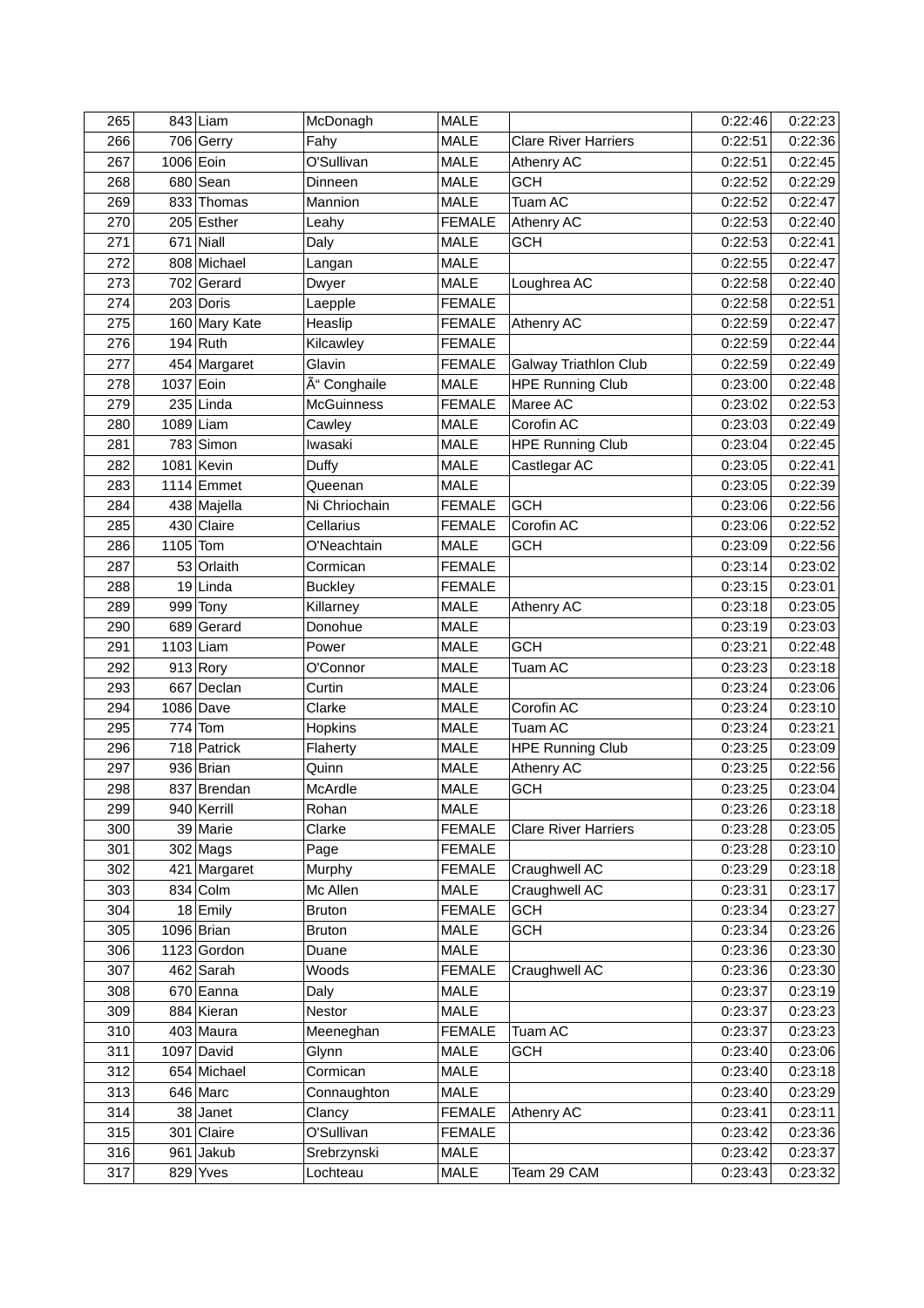| 318 |            | 911 Killian   | O'Brien       | <b>MALE</b>   | Castlegar AC                | 0:23:48 | 0:23:33 |
|-----|------------|---------------|---------------|---------------|-----------------------------|---------|---------|
| 319 |            | 23 Roisin     | <b>Burke</b>  | <b>FEMALE</b> |                             | 0:23:49 | 0:23:41 |
| 320 |            | 24 Darrelle   | <b>Burke</b>  | <b>FEMALE</b> |                             | 0:23:49 | 0:23:24 |
| 321 |            | 186 Deirdre   | Kelly         | <b>FEMALE</b> |                             | 0:23:51 | 0:23:33 |
| 322 |            | 120 Olivia    | Fitzpatrick   | <b>FEMALE</b> | Tuam AC                     | 0:23:51 | 0:23:27 |
| 323 |            | 628 Brendan   | Canning       | <b>MALE</b>   |                             | 0:23:51 | 0:23:36 |
| 324 |            | 665 Jonathan  | Curran        | MALE          |                             | 0:23:54 | 0:23:36 |
| 325 |            | 1034 Damien   | Joyce         | MALE          | <b>HPE Running club</b>     | 0:23:57 | 0:23:39 |
| 326 |            | 1029 Martin   | Lennon        | MALE          | <b>East Galway</b>          | 0:23:58 | 0:23:18 |
| 327 |            | $669$ Tony    | Daley         | <b>MALE</b>   | Athenry AC                  | 0:23:58 | 0:23:39 |
| 328 |            | 461 Ciara     | Sheppard      | <b>FEMALE</b> | Craughwell AC               | 0:23:59 | 0:23:53 |
| 329 |            | 1126 Gearoid  | Treacy        | MALE          | Craughwell AC               | 0:24:00 | 0:23:52 |
| 330 |            | 463 Catherine | Noonan        | <b>FEMALE</b> | Craughwell AC               | 0:24:00 | 0:23:53 |
| 331 |            | 471 Ailbhe    | Martin        | <b>FEMALE</b> | Craughwell AC               | 0:24:01 | 0:23:52 |
| 332 |            | 825 Philip    | Magnier       | MALE          | Athenry AC                  | 0:24:02 | 0:23:49 |
| 333 |            | 177 Bridget   | Jacobsen      | <b>FEMALE</b> | <b>GCH</b>                  | 0:24:03 | 0:23:41 |
| 334 |            | 394 Amanda    | Horan         | <b>FEMALE</b> | South Galway Athletic Club  | 0:24:03 | 0:23:52 |
| 335 |            | 209 Gearoidin | Leonard       | <b>FEMALE</b> |                             | 0:24:05 | 0:23:51 |
| 336 |            | $603$ Niall   | <b>Beatty</b> | MALE          |                             | 0:24:06 | 0:23:52 |
| 337 | 1087       | Ciaran        | Lynch         | MALE          | Corofin AC                  | 0:24:06 | 0:23:53 |
| 338 |            | $725$ Sean    | Freeney       | MALE          | Athenry AC                  | 0:24:07 | 0:23:45 |
| 339 |            | $1046$ Shane  | Broughl       | MALE          |                             | 0:24:08 | 0:23:49 |
| 340 |            | 1117 Andrew   | Hughes        | <b>MALE</b>   | DeBuitleir's Flyers         | 0:24:10 | 0:23:49 |
| 341 |            | 368 Donna     | Lane          | <b>FEMALE</b> | Athenry AC                  | 0:24:10 | 0:23:50 |
| 342 |            | $821$ Mark    | Logan         | MALE          |                             | 0:24:11 | 0:24:07 |
| 343 |            | 989 Roderick  | Whyte         | MALE          |                             | 0:24:14 | 0:23:47 |
| 344 |            | $297$ Emer    | OMahony       | <b>FEMALE</b> |                             | 0:24:16 | 0:23:57 |
| 345 |            | 375 Sarah     | Johnson       | <b>FEMALE</b> |                             | 0:24:16 | 0:24:01 |
| 346 |            | 1090 Mark     | Fahy          | MALE          |                             | 0:24:17 | 0:24:09 |
| 347 |            | 878 John P    | Murphy        | MALE          | Corofin AC                  | 0:24:20 | 0:24:02 |
| 348 |            | 1050 David    | Kelly         | MALE          | South Galway Athletic Club  | 0:24:22 | 0:24:10 |
| 349 |            | 861 Michael   | Mitchell      | MALE          | Athenry AC                  | 0:24:23 | 0:24:18 |
| 350 |            | 793 Fran      | Keating       | <b>MALE</b>   |                             | 0:24:26 | 0:24:07 |
| 351 |            | 1071 Brendan  | <b>Boland</b> | <b>MALE</b>   | Maree AC                    | 0:24:27 | 0:24:11 |
| 352 |            | 748 Tony      | Gray          | <b>MALE</b>   | Marathon Club Ireland       | 0:24:27 | 0:23:50 |
| 353 | $1013$ Tom |               | Kilgarriff    | MALE          | <b>Clare River Harriers</b> | 0:24:28 | 0:24:24 |
| 354 |            | $776$ Paul    | Horan         | MALE          | <b>GCH</b>                  | 0:24:31 | 0:23:58 |
| 355 |            | 883 Frankie   | Nally         | MALE          |                             | 0:24:31 | 0:24:18 |
| 356 | $996$ MJ   |               | Conlon        | MALE          | Athenry AC                  | 0:24:32 | 0:24:07 |
| 357 |            | 344 Michelle  | Tuohy         | <b>FEMALE</b> | Athenry AC                  | 0:24:32 | 0:24:15 |
| 358 | $1102$ Gus |               | Sammin        | <b>MALE</b>   | <b>GCH</b>                  | 0:24:33 | 0:24:00 |
| 359 |            | 773 Declan    | Holland       | MALE          |                             | 0:24:34 | 0:24:15 |
| 360 |            | 626 Eunan     | Canavan       | MALE          |                             | 0:24:35 | 0:24:15 |
| 361 |            | 896 Martin    | O Brien       | MALE          | Corofin AC                  | 0:24:35 | 0:24:13 |
| 362 |            | 623 Martin    | <b>Burke</b>  | MALE          |                             | 0:24:35 | 0:24:10 |
| 363 |            | $1107$ Dave   | Huane         | MALE          | Mayo AC                     | 0:24:35 | 0:24:19 |
| 364 |            | 736 Sebastien | Locteau       | MALE          |                             | 0:24:35 | 0:24:25 |
| 365 |            | 134 Lorna     | Freeman       | <b>FEMALE</b> | Athenry AC                  | 0:24:36 | 0:24:23 |
| 366 |            | 781 Martin    | Hynes         | MALE          | Athenry AC                  | 0:24:38 | 0:24:22 |
| 367 |            | $876$ John    | Murphy        | MALE          |                             | 0:24:39 | 0:24:20 |
| 368 |            | $727$ Paul    | Gahan         | MALE          |                             | 0:24:39 | 0:24:12 |
| 369 |            | $379$ Mary    | Mellody       | <b>FEMALE</b> | East Galway                 | 0:24:41 | 0:24:16 |
| 370 | $681$ Pat  |               | Dirrane       | MALE          |                             | 0:24:43 | 0:24:30 |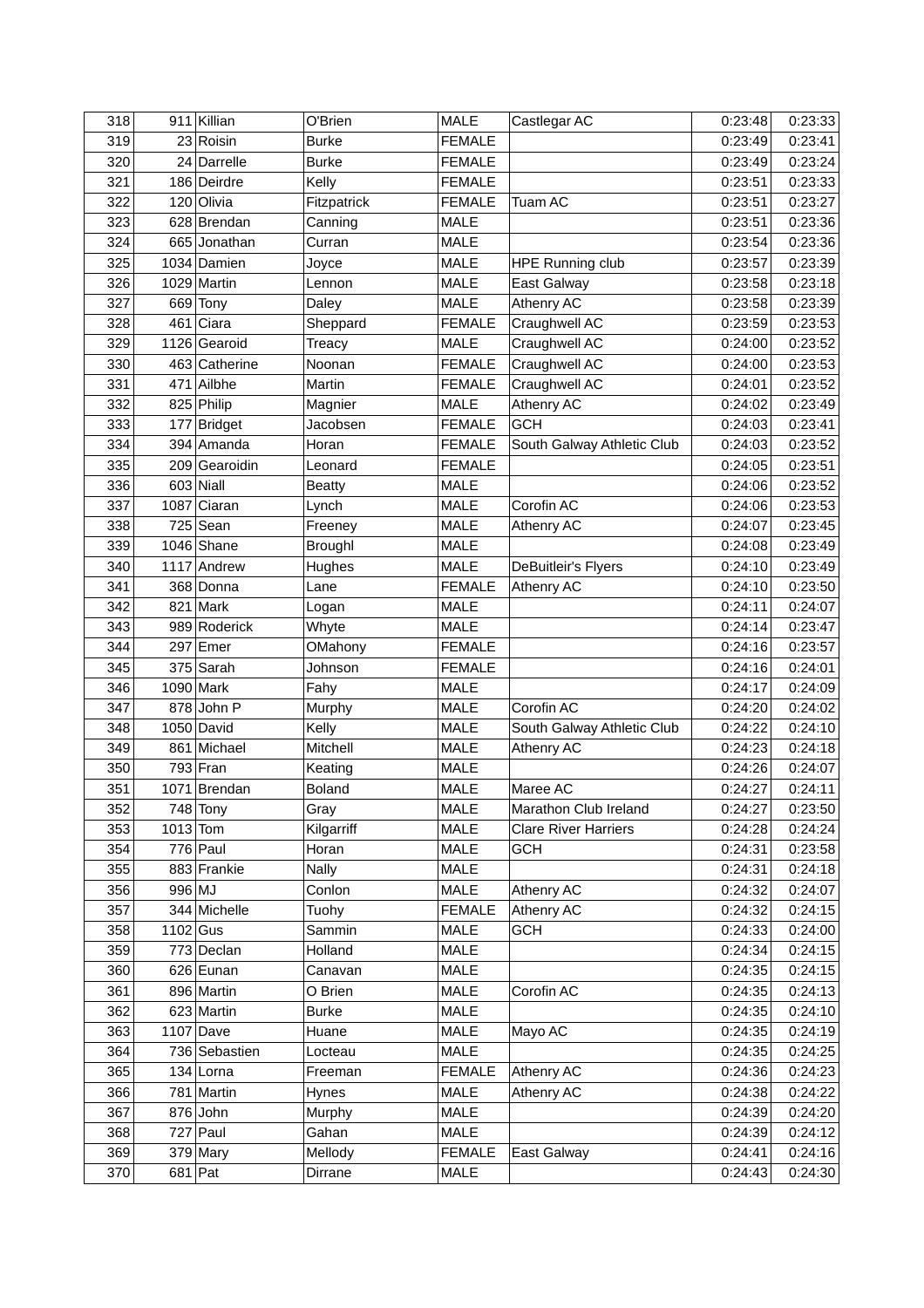| 371 |            | $746$ Sean    | Grace        | <b>MALE</b>   | <b>Clare River Harriers</b> | 0:24:46 | 0:24:32 |
|-----|------------|---------------|--------------|---------------|-----------------------------|---------|---------|
| 372 |            | 69 Laura      | Darby        | <b>FEMALE</b> |                             | 0:24:47 | 0:24:29 |
| 373 |            | 292 Dympna    | O'Dea        | <b>FEMALE</b> |                             | 0:24:48 | 0:24:28 |
| 374 |            | $1129$ Fergal | Lavery       | <b>MALE</b>   |                             | 0:24:49 | 0:24:31 |
| 375 |            | $688$ Tim     | Donnellan    | <b>MALE</b>   | <b>GCH</b>                  | 0:24:49 | 0:24:32 |
| 376 |            | $137$ BrÃd    | Galvin       | <b>FEMALE</b> |                             | 0:24:50 | 0:24:39 |
| 377 |            | 1094 Mike     | O'Malley     | <b>MALE</b>   |                             | 0:24:54 | 0:24:40 |
| 378 |            | 183 Catherine | Keane Murphy | <b>FEMALE</b> | <b>GCH</b>                  | 0:24:55 | 0:24:45 |
| 379 |            | 1019 Declan   | Varley       | <b>MALE</b>   | <b>Clare River Harriers</b> | 0:24:56 | 0:24:34 |
| 380 |            | 906 Ronan     | O Grady      | <b>MALE</b>   | Castlegar AC                | 0:24:57 | 0:24:47 |
| 381 |            | 764 Ronan     | Healy        | <b>MALE</b>   |                             | 0:24:58 | 0:24:45 |
| 382 |            | 274 MAEVE     | <b>NOONE</b> | <b>FEMALE</b> | Athenry AC                  | 0:25:00 | 0:24:31 |
| 383 |            | 791 Robert    | Keary        | <b>MALE</b>   | Loughrea AC                 | 0:25:01 | 0:24:40 |
| 384 |            | 745 Killian   | Gottsche     | MALE          |                             | 0:25:03 | 0:24:44 |
| 385 |            | 939 Anthony   | Redmond      | MALE          |                             | 0:25:03 | 0:24:45 |
| 386 |            | $102$ Karen   | Earls        | <b>FEMALE</b> |                             | 0:25:05 | 0:24:59 |
| 387 |            | 948 Patrick   | Ryan         | <b>MALE</b>   |                             | 0:25:07 | 0:24:49 |
| 388 |            | 371 Sinead    | Gannon       | <b>FEMALE</b> | Athenry AC                  | 0:25:08 | 0:24:47 |
| 389 |            | $410$ Mary    | Noone        | <b>FEMALE</b> | Caltra & District AC        | 0:25:10 | 0:24:47 |
| 390 |            | 405 Aishling  | Martyn       | <b>FEMALE</b> | Maree AC                    | 0:25:10 | 0:24:46 |
| 391 |            | 396 Eithne    | Bermingham   | <b>FEMALE</b> |                             | 0:25:13 | 0:25:01 |
| 392 | $1016$ Tom |               | Fallon       | MALE          | <b>Clare River Harriers</b> | 0:25:13 | 0:25:01 |
| 393 |            | 1056 Kenneth  | Corless      | <b>MALE</b>   | South Galway Athletic Club  | 0:25:14 | 0:25:10 |
| 394 |            | 161 Marie     | Hennelly     | <b>FEMALE</b> |                             | 0:25:14 | 0:24:53 |
| 395 |            | $112$ Maeve   | Farragher    | <b>FEMALE</b> |                             | 0:25:14 | 0:24:50 |
| 396 |            | 687 James     | Donnellan    | <b>MALE</b>   | <b>HPE Running Club</b>     | 0:25:17 | 0:25:01 |
| 397 |            | $801$ Rory    | Kenihan      | <b>MALE</b>   | <b>GCH</b>                  | 0:25:17 | 0:24:50 |
| 398 |            | 197 Assumpta  | King         | <b>FEMALE</b> | Athenry AC                  | 0:25:17 | 0:24:58 |
| 399 |            | $925$ Barry   | O'Loughlin   | MALE          |                             | 0:25:18 | 0:25:02 |
| 400 |            | 921 David     | O'Flaherty   | <b>MALE</b>   | <b>HPE Running Club</b>     | 0:25:18 | 0:25:01 |
| 401 |            | 135 Caroline  | Freeney      | <b>FEMALE</b> | Athenry AC                  | 0:25:20 | 0:24:59 |
| 402 |            | $957$ Paddy   | Small        | <b>MALE</b>   |                             | 0:25:21 | 0:24:40 |
| 403 |            | 459 Treasa    | Callanan     | <b>FEMALE</b> |                             | 0:25:22 | 0:24:55 |
| 404 |            | $224$ Emer    | Mc Dermott   | <b>FEMALE</b> | Castlegar AC                | 0:25:26 | 0:25:16 |
| 405 |            | 751 Russell   | Greaney      | MALE          |                             | 0:25:27 | 0:24:50 |
| 406 |            | 749 Dave      | Greaney      | MALE          |                             | 0:25:27 | 0:24:51 |
| 407 |            | $175$ Maeve   | Hynes        | <b>FEMALE</b> | Loughrea AC                 | 0:25:28 | 0:25:01 |
| 408 |            | $173$ Emma    | <b>Hynes</b> | <b>FEMALE</b> |                             | 0:25:28 | 0:25:01 |
| 409 |            | 656 Philip    | Cribbin      | MALE          | <b>Clare River Harriers</b> | 0:25:29 | 0:25:17 |
| 410 |            | 28 Aoife      | Callan       | <b>FEMALE</b> | Athenry AC                  | 0:25:30 | 0:25:19 |
| 411 |            | 792 Stephen   | Keary        | MALE          |                             | 0:25:33 | 0:25:15 |
| 412 |            | $944$ Tom     | Russell      | MALE          |                             | 0:25:34 | 0:25:02 |
| 413 |            | $366$ Cathy   | Melia        | <b>FEMALE</b> | Athenry AC                  | 0:25:36 | 0:25:14 |
| 414 |            | $170$ Rebecca | Horgan       | <b>FEMALE</b> |                             | 0:25:37 | 0:25:17 |
| 415 |            | 309 Christina | Quinn        | <b>FEMALE</b> |                             | 0:25:40 | 0:25:28 |
| 416 |            | 122 Caroline  | Flaherty     | FEMALE        | <b>Clare River Harriers</b> | 0:25:40 | 0:25:31 |
| 417 |            | $424$ Irene   | Fallon       | <b>FEMALE</b> | Craughwell AC               | 0:25:44 | 0:25:22 |
| 418 |            | $873$ Brian   | Mulry        | MALE          | Craughwell AC               | 0:25:45 | 0:25:32 |
| 419 |            | 326 Helena    | Scannell     | <b>FEMALE</b> | <b>GCH</b>                  | 0:25:48 | 0:25:28 |
| 420 |            | 188 Fiona     | Kelly        | <b>FEMALE</b> | Craughwell AC               | 0:25:48 | 0:25:26 |
| 421 |            | 279 Evelyn    | O Donnell    | <b>FEMALE</b> | Connemara                   | 0:25:49 | 0:25:29 |
| 422 |            | 859 Brian     | Mellett      | MALE          |                             | 0:25:51 | 0:25:19 |
| 423 |            | $968$ Alan    | Treacy       | MALE          | Athenry AC                  | 0:25:51 | 0:25:29 |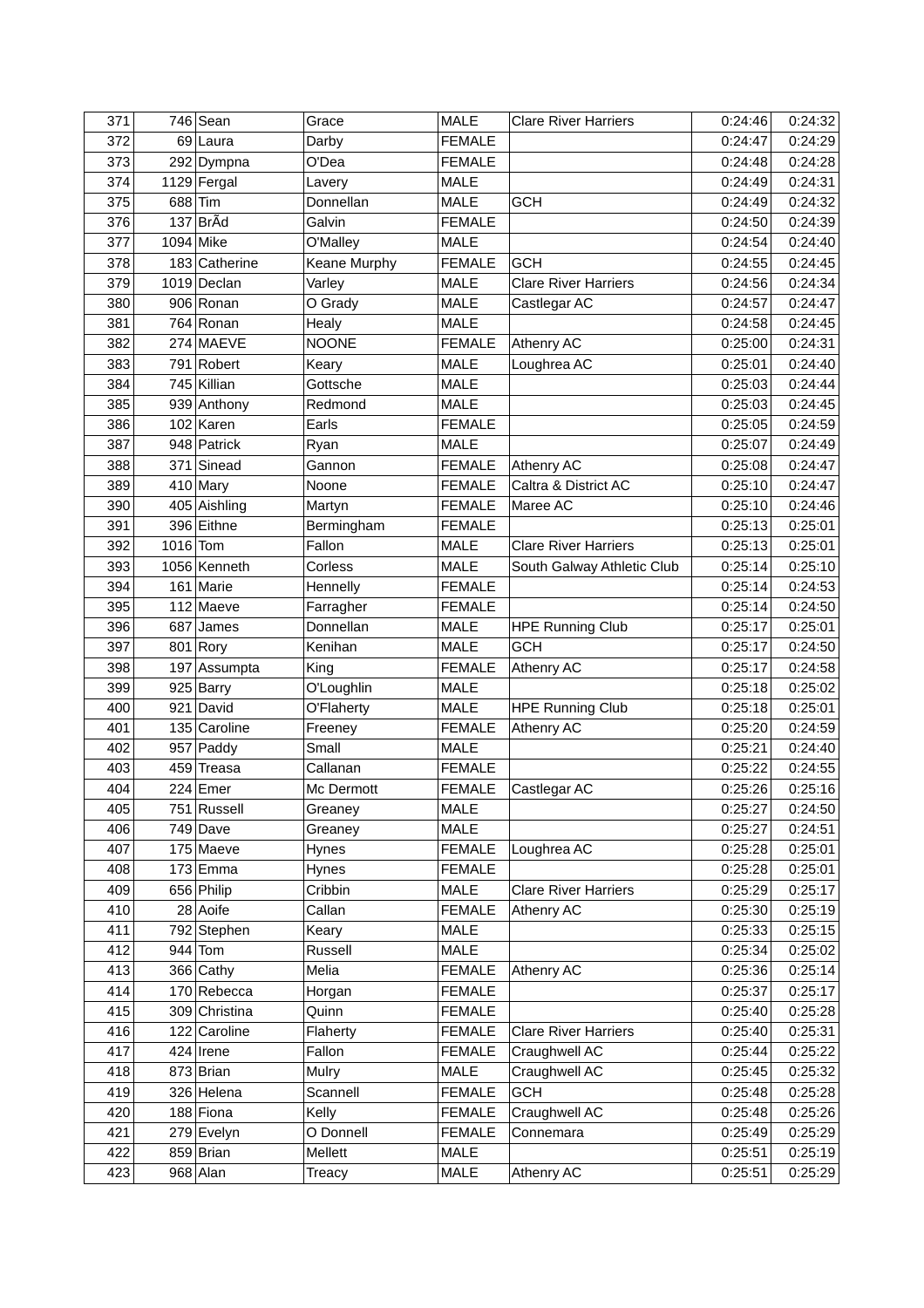| 424 |           | 146 Sharon     | Gordon         | <b>FEMALE</b> |                              | 0:25:53 | 0:25:30 |
|-----|-----------|----------------|----------------|---------------|------------------------------|---------|---------|
| 425 |           | $386$ Lisa     | Finn           | <b>FEMALE</b> | <b>HPE Running Club</b>      | 0:25:53 | 0:25:21 |
| 426 |           | $935$ John     | Quinlivan      | MALE          | Maree AC                     | 0:25:55 | 0:25:44 |
| 427 | $1054$ JJ |                | Finn           | <b>MALE</b>   | South Galway Athletic Club   | 0:25:55 | 0:25:44 |
| 428 |           | 202 Eimear     | Kyne           | <b>FEMALE</b> |                              | 0:25:56 | 0:25:25 |
| 429 |           | 251 Suzanne    | Morris         | <b>FEMALE</b> | Athenry AC                   | 0:25:57 | 0:25:42 |
| 430 |           | 331 Qingxia    | Shen           | <b>FEMALE</b> |                              | 0:25:59 | 0:25:45 |
| 431 |           | $953$ John     | Scroope        | MALE          |                              | 0:26:00 | 0:25:43 |
| 432 |           | 946 Damien     | Ryan           | <b>MALE</b>   |                              | 0:26:00 | 0:25:31 |
| 433 |           | 991 Ronan      | Wood           | <b>MALE</b>   |                              | 0:26:01 | 0:25:41 |
| 434 |           | 361 margaruite | Wilkinson      | <b>FEMALE</b> | Athenry AC                   | 0:26:01 | 0:25:40 |
| 435 |           | 466 Lauren     | <b>Stewart</b> | <b>FEMALE</b> | Craughwell AC                | 0:26:02 | 0:25:53 |
| 436 |           | $164$ Anne     | Higgins        | <b>FEMALE</b> |                              | 0:26:04 | 0:25:36 |
| 437 |           | 818 Michael    | Lenehan        | MALE          |                              | 0:26:04 | 0:25:40 |
| 438 |           | $893$ Sean     | Noone          | MALE          |                              | 0:26:04 | 0:25:36 |
| 439 |           | $753$ Joe      | Grehan         | <b>MALE</b>   |                              | 0:26:05 | 0:25:45 |
| 440 |           | 448 Naomi      | Galvin         | <b>FEMALE</b> | <b>Tullamore Harriers</b>    | 0:26:06 | 0:25:43 |
| 441 |           | 42 Edwina      | Coen           |               |                              |         | 0:25:33 |
|     |           |                |                | <b>FEMALE</b> | Athenry AC<br><b>GCH</b>     | 0:26:08 |         |
| 442 |           | $1101$ Dave    | Connolly       | <b>MALE</b>   |                              | 0:26:09 | 0:25:35 |
| 443 |           | 87 Patricia    | Donnellan      | <b>FEMALE</b> |                              | 0:26:09 | 0:25:39 |
| 444 |           | 1127 Brendan   | Treacy         | MALE          | Craughwell AC                | 0:26:09 | 0:26:00 |
| 445 |           | $780$ Joe      | Hyland         | <b>MALE</b>   |                              | 0:26:10 | 0:25:53 |
| 446 |           | 699 $ $ Frank  | Dunleavy       | MALE          |                              | 0:26:10 | 0:25:46 |
| 447 |           | 263 Niamh      | Murphy         | <b>FEMALE</b> |                              | 0:26:16 | 0:26:10 |
| 448 |           | 337 Lorraine   | Stenson        | <b>FEMALE</b> | <b>Galway Triathlon Club</b> | 0:26:17 | 0:25:51 |
| 449 |           | 35 Beatriz     | Carrasco       | <b>FEMALE</b> |                              | 0:26:18 | 0:25:56 |
| 450 |           | $610$ Kevin    | <b>Brady</b>   | <b>MALE</b>   |                              | 0:26:18 | 0:25:48 |
| 451 |           | 225 Patricia   | Mc Fadden      | <b>FEMALE</b> |                              | 0:26:19 | 0:26:07 |
| 452 |           | $639$ Jim      | Cloonan        | MALE          | Athenry AC                   | 0:26:19 | 0:25:46 |
| 453 |           | 266 Fiona      | Murray         | <b>FEMALE</b> | Tuam AC                      | 0:26:20 | 0:25:45 |
| 454 |           | 811 Stephen    | Lawless        | MALE          |                              | 0:26:20 | 0:26:05 |
| 455 |           | 252 Teresa     | Morrissey      | <b>FEMALE</b> |                              | 0:26:22 | 0:26:06 |
| 456 |           | $138$ Kate     | Gavin          | <b>FEMALE</b> | Athenry AC                   | 0:26:22 | 0:25:47 |
| 457 |           | 70 Gearoidin   | De Bhailis     | <b>FEMALE</b> | Connemara                    | 0:26:24 | 0:25:56 |
| 458 |           | 819 Sylvester  | Lenihan        | MALE          |                              | 0:26:24 | 0:25:50 |
| 459 |           | 295 Jacqueline | O'Gorman       | <b>FEMALE</b> |                              | 0:26:25 | 0:25:59 |
| 460 |           | 82 Pamela      | Devins         | <b>FEMALE</b> | <b>GCH</b>                   | 0:26:29 | 0:25:56 |
| 461 |           | $464$ Tara     | Kealy          | <b>FEMALE</b> | Craughwell AC                | 0:26:29 | 0:26:21 |
| 462 |           | $734$ Tom      | Mitchell       | MALE          | Craughwell AC                | 0:26:30 | 0:26:17 |
| 463 |           | 950 Michael    | Scarry         | MALE          |                              | 0:26:32 | 0:26:03 |
| 464 |           | 655 Philip     | Coyle          | MALE          | Castlegar AC                 | 0:26:32 | 0:26:13 |
| 465 |           | $816$ Joe      | Leahy          | MALE          |                              | 0:26:34 | 0:26:14 |
| 466 |           | $264$ Slaney   | Murphy         | <b>FEMALE</b> |                              | 0:26:34 | 0:25:55 |
| 467 |           | 788 Brendan    | Keane          | <b>MALE</b>   |                              | 0:26:36 | 0:26:09 |
| 468 |           | 36 Fiona       | Carton         | <b>FEMALE</b> |                              | 0:26:37 | 0:26:06 |
| 469 |           | 838 Cathal     | McBride        | MALE          |                              | 0:26:41 | 0:26:07 |
| 470 |           | 55 Kassy       | Counihan       | <b>FEMALE</b> | Loughrea AC                  | 0:26:43 | 0:26:22 |
| 471 |           | $388$ Jane     | Dillon         | <b>FEMALE</b> | DXC Galway Running Club      | 0:26:43 | 0:26:31 |
| 472 |           | $470$ Kate     | Craven         | <b>FEMALE</b> | Craughwell AC                | 0:26:43 | 0:26:34 |
| 473 |           | $411$ Rita     | Loughrey       | <b>FEMALE</b> | Caltra & District AC         | 0:26:44 | 0:26:21 |
| 474 |           | 479 Michelle   | Conneely       | <b>FEMALE</b> |                              | 0:26:46 | 0:26:21 |
| 475 |           | 332 Patricia   | Sheppard       | <b>FEMALE</b> | Castlegar AC                 | 0:26:47 | 0:26:21 |
| 476 |           | 216 Samantha   | Mahon          | <b>FEMALE</b> |                              | 0:26:48 | 0:26:35 |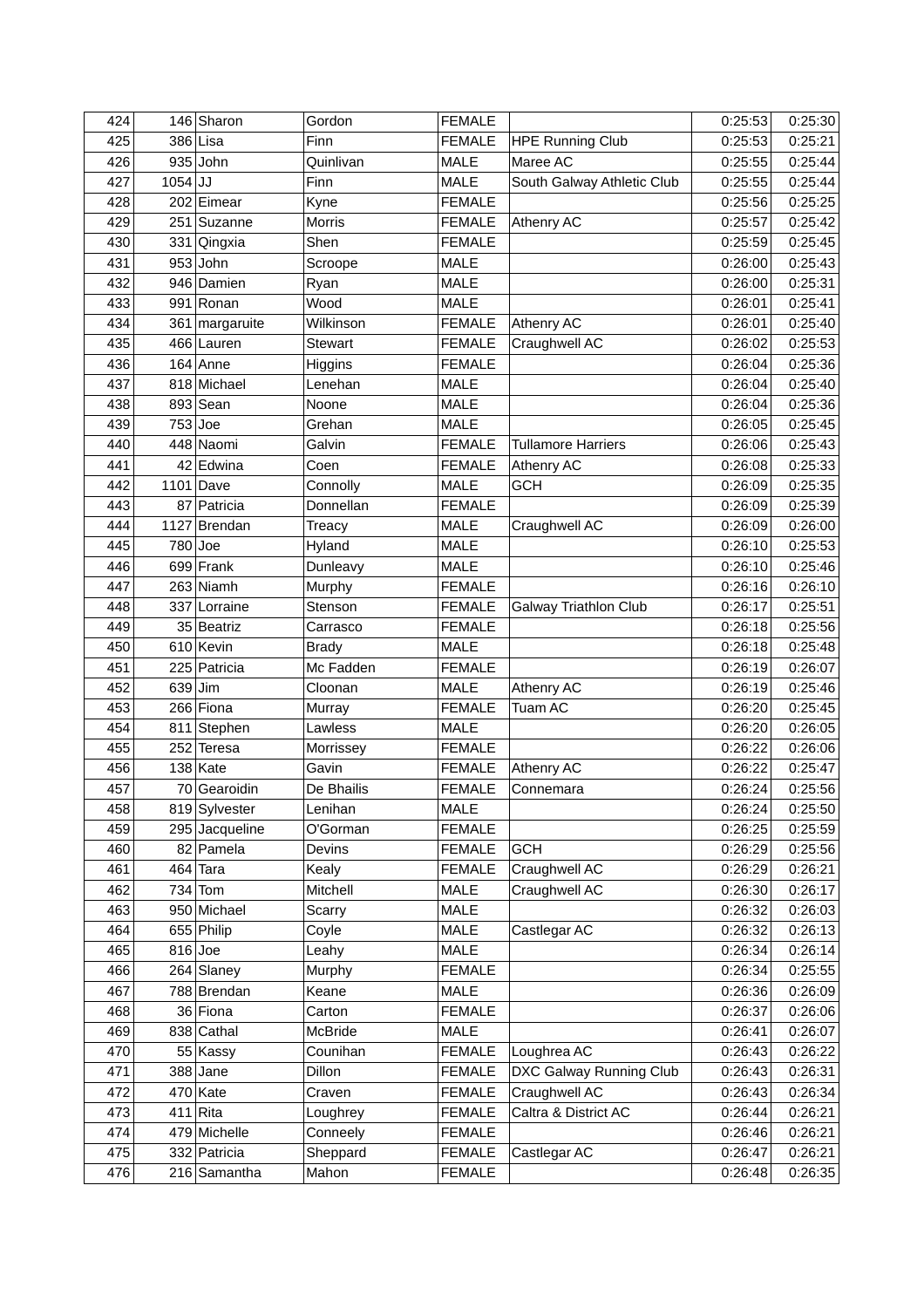| 960 Brian<br>0:26:39<br>478<br>Somers<br><b>MALE</b><br>0:26:51<br>479<br>74 Marie<br>0:26:32<br><b>FEMALE</b><br>0:26:52<br>Deegan<br><b>MALE</b><br>0:26:15<br>480<br>730 Tomas<br>Gallagher<br>0:26:52<br>807 Brian<br>0:26:23<br>481<br>King<br><b>MALE</b><br>0:26:55<br>482<br>$1110$ David<br>Fahy<br>0:26:19<br><b>MALE</b><br>0:26:57<br>483<br>143 Fionnuala<br>Ginty<br><b>FEMALE</b><br>0:26:42<br>0:26:58<br>484<br>845 Michael<br>0:26:37<br>McDonagh<br><b>MALE</b><br>Athenry AC<br>0:26:58<br>$431$ Emily<br>0:26:32<br>485<br><b>FEMALE</b><br>0:27:00<br>Holohan<br>0:26:26<br>486<br>172 Angelina<br><b>FEMALE</b><br>0:27:02<br>Hynes<br><b>Clare River Harriers</b><br>0:26:51<br>68 Elisha<br>487<br>Daniels<br><b>FEMALE</b><br>Craughwell AC<br>0:27:03<br>$419$ Edel<br>0:26:51<br>488<br><b>FEMALE</b><br>Craughwell AC<br>0:27:03<br>Kavanagh<br>$1082$ Noel<br>Castlegar AC<br>489<br><b>MALE</b><br>0:26:49<br>0:27:05<br>Lowry<br>490<br>Athenry AC<br>0:26:36<br>206 Frances<br><b>FEMALE</b><br>0:27:06<br>Leahy<br>491<br>0:26:40<br>76 Corina<br>0:27:07<br>Delaney<br><b>FEMALE</b><br>75 Ciara<br>0:26:55<br>492<br>Delaney<br><b>FEMALE</b><br>0:27:07<br>493<br>$281$ Ann<br><b>GCH</b><br>0:26:46<br>O'Malley<br>0:27:08<br><b>FEMALE</b><br>0:26:40<br>494<br>105 Grainne<br>Engels<br><b>FEMALE</b><br>0:27:08<br>495<br>335 Charlene<br>Small<br><b>FEMALE</b><br>0:26:27<br>0:27:09<br>496<br>$604$ TJ<br>0:27:03<br><b>MALE</b><br>Loughrea AC<br>0:27:11<br><b>Beatty</b><br>0:26:46<br>497<br>90 Irene<br>0:27:12<br>Duane<br><b>FEMALE</b><br>$113$ Aisling<br>0:26:45<br>498<br>Farrell<br><b>FEMALE</b><br>0:27:14<br>0:26:41<br>499<br>48 Helen<br>0:27:14<br>Connaughton<br><b>FEMALE</b><br>847 Brian<br>500<br>0:26:53<br>McGee<br><b>MALE</b><br>0:27:16<br>501<br>406 Brenda<br>0:26:56<br><b>FEMALE</b><br>Maree AC<br>0:27:17<br>Cawley<br>502<br>110 Marian<br><b>FEMALE</b><br>0:27:01<br>Fahy<br>0:27:18<br>0:26:57<br>503<br>342 Elaine<br><b>FEMALE</b><br>Athenry AC<br>0:27:19<br>Treacy<br>504<br>$133$ Claire<br>Forde<br>Athenry AC<br>0:27:02<br><b>FEMALE</b><br>0:27:20<br>842 Brian<br>505<br>0:27:22<br>0:27:07<br>McDonagh<br>MALE<br>506<br>77 Claire<br>0:26:45<br><b>FEMALE</b><br>0:27:22<br>Dempsey<br>507<br><b>FEMALE</b><br>0:27:22<br>0:26:55<br>7<br>Evelyn<br>Birmingham<br>508<br>Farrell<br>0:27:10<br>$114$ Mary<br><b>FEMALE</b><br>0:27:23<br>$975$ John<br>0:27:00<br>509<br>Walsh<br><b>MALE</b><br>0:27:23<br>Galway Triathlon Club<br>0:27:14<br>$104$ Clare<br><b>FEMALE</b><br>510<br>Ellicott<br>0:27:24<br>511<br>$401$ Linda<br>Kelly<br>0:27:24<br>FEMALE<br>Tuam AC<br>512<br>$318$  Leah<br>0:27:08<br>Roxby<br><b>FEMALE</b><br>0:27:25<br>513<br>$231$ Fiona<br>McGann<br><b>FEMALE</b><br><b>Bradley Renault</b><br>0:27:26<br>514<br>993 Dermot<br>MALE<br>0:27:27<br>0:26:55<br>Young<br>515<br>41 Michelle<br>Naughton<br><b>FEMALE</b><br>0:27:28<br>$797$ John<br><b>MALE</b><br>0:27:28<br>0:27:00<br>516<br>Kelly<br>517<br>O DOMHNAILL<br>0:27:19<br>900 MICHEAL<br>MALE<br>0:27:28<br>518<br>$1115$ Kieran<br>MALE<br>Craughwell AC<br>0:27:28<br>0:27:04<br>O'Leary<br>519<br>$249$ Julie<br>Monaghan<br><b>FEMALE</b><br>0:27:29<br>520<br>0:27:14<br>65 Eilish<br><b>FEMALE</b><br>0:27:30<br>Curley<br>521<br>Comerford<br>641 Dermot<br>MALE<br>0:27:31<br>522<br>693 Colin<br>MALE<br><b>Athenry AC</b><br>0:27:31<br>Duane<br>523<br>771 Donall<br>Hoebler<br>MALE<br>0:27:32<br>524<br>393 Michelle<br><b>FEMALE</b><br>Loughrea AC<br>0:27:33<br>0:27:10<br>Kerrigan<br>525<br>238 Roisin<br>McLoughlin<br><b>FEMALE</b><br>0:27:34<br>526<br>88 Amy<br>Donoghue<br><b>FEMALE</b><br>0:27:35<br>0:27:21<br>527<br>Donoghue<br>0:27:21<br>$89$ Amy<br><b>FEMALE</b><br>0:27:35<br>528<br>$739$ Tim<br>Geraghty<br>MALE<br>0:27:35<br>529<br>$278$ Fiona<br>O Carroll<br><b>FEMALE</b><br>0:27:36 | 477 | 286 Siobhan | O'Brien | <b>FEMALE</b> | 0:26:49 | 0:26:21 |
|----------------------------------------------------------------------------------------------------------------------------------------------------------------------------------------------------------------------------------------------------------------------------------------------------------------------------------------------------------------------------------------------------------------------------------------------------------------------------------------------------------------------------------------------------------------------------------------------------------------------------------------------------------------------------------------------------------------------------------------------------------------------------------------------------------------------------------------------------------------------------------------------------------------------------------------------------------------------------------------------------------------------------------------------------------------------------------------------------------------------------------------------------------------------------------------------------------------------------------------------------------------------------------------------------------------------------------------------------------------------------------------------------------------------------------------------------------------------------------------------------------------------------------------------------------------------------------------------------------------------------------------------------------------------------------------------------------------------------------------------------------------------------------------------------------------------------------------------------------------------------------------------------------------------------------------------------------------------------------------------------------------------------------------------------------------------------------------------------------------------------------------------------------------------------------------------------------------------------------------------------------------------------------------------------------------------------------------------------------------------------------------------------------------------------------------------------------------------------------------------------------------------------------------------------------------------------------------------------------------------------------------------------------------------------------------------------------------------------------------------------------------------------------------------------------------------------------------------------------------------------------------------------------------------------------------------------------------------------------------------------------------------------------------------------------------------------------------------------------------------------------------------------------------------------------------------------------------------------------------------------------------------------------------------------------------------------------------------------------------------------------------------------------------------------------------------------------------------------------------------------------------------------------------------------------------------------------------------------------------------------------------------------------------------------------------------------------------------------------------------------------------------------------------------------------------------------------------------------------------------------------------------------------------------------|-----|-------------|---------|---------------|---------|---------|
|                                                                                                                                                                                                                                                                                                                                                                                                                                                                                                                                                                                                                                                                                                                                                                                                                                                                                                                                                                                                                                                                                                                                                                                                                                                                                                                                                                                                                                                                                                                                                                                                                                                                                                                                                                                                                                                                                                                                                                                                                                                                                                                                                                                                                                                                                                                                                                                                                                                                                                                                                                                                                                                                                                                                                                                                                                                                                                                                                                                                                                                                                                                                                                                                                                                                                                                                                                                                                                                                                                                                                                                                                                                                                                                                                                                                                                                                                                                            |     |             |         |               |         |         |
|                                                                                                                                                                                                                                                                                                                                                                                                                                                                                                                                                                                                                                                                                                                                                                                                                                                                                                                                                                                                                                                                                                                                                                                                                                                                                                                                                                                                                                                                                                                                                                                                                                                                                                                                                                                                                                                                                                                                                                                                                                                                                                                                                                                                                                                                                                                                                                                                                                                                                                                                                                                                                                                                                                                                                                                                                                                                                                                                                                                                                                                                                                                                                                                                                                                                                                                                                                                                                                                                                                                                                                                                                                                                                                                                                                                                                                                                                                                            |     |             |         |               |         |         |
| 0:26:59<br>0:26:57<br>0:27:10<br>0:26:56<br>0:26:56<br>0:27:05<br>0:27:13<br>0:27:06<br>0:27:09                                                                                                                                                                                                                                                                                                                                                                                                                                                                                                                                                                                                                                                                                                                                                                                                                                                                                                                                                                                                                                                                                                                                                                                                                                                                                                                                                                                                                                                                                                                                                                                                                                                                                                                                                                                                                                                                                                                                                                                                                                                                                                                                                                                                                                                                                                                                                                                                                                                                                                                                                                                                                                                                                                                                                                                                                                                                                                                                                                                                                                                                                                                                                                                                                                                                                                                                                                                                                                                                                                                                                                                                                                                                                                                                                                                                                            |     |             |         |               |         |         |
|                                                                                                                                                                                                                                                                                                                                                                                                                                                                                                                                                                                                                                                                                                                                                                                                                                                                                                                                                                                                                                                                                                                                                                                                                                                                                                                                                                                                                                                                                                                                                                                                                                                                                                                                                                                                                                                                                                                                                                                                                                                                                                                                                                                                                                                                                                                                                                                                                                                                                                                                                                                                                                                                                                                                                                                                                                                                                                                                                                                                                                                                                                                                                                                                                                                                                                                                                                                                                                                                                                                                                                                                                                                                                                                                                                                                                                                                                                                            |     |             |         |               |         |         |
|                                                                                                                                                                                                                                                                                                                                                                                                                                                                                                                                                                                                                                                                                                                                                                                                                                                                                                                                                                                                                                                                                                                                                                                                                                                                                                                                                                                                                                                                                                                                                                                                                                                                                                                                                                                                                                                                                                                                                                                                                                                                                                                                                                                                                                                                                                                                                                                                                                                                                                                                                                                                                                                                                                                                                                                                                                                                                                                                                                                                                                                                                                                                                                                                                                                                                                                                                                                                                                                                                                                                                                                                                                                                                                                                                                                                                                                                                                                            |     |             |         |               |         |         |
|                                                                                                                                                                                                                                                                                                                                                                                                                                                                                                                                                                                                                                                                                                                                                                                                                                                                                                                                                                                                                                                                                                                                                                                                                                                                                                                                                                                                                                                                                                                                                                                                                                                                                                                                                                                                                                                                                                                                                                                                                                                                                                                                                                                                                                                                                                                                                                                                                                                                                                                                                                                                                                                                                                                                                                                                                                                                                                                                                                                                                                                                                                                                                                                                                                                                                                                                                                                                                                                                                                                                                                                                                                                                                                                                                                                                                                                                                                                            |     |             |         |               |         |         |
|                                                                                                                                                                                                                                                                                                                                                                                                                                                                                                                                                                                                                                                                                                                                                                                                                                                                                                                                                                                                                                                                                                                                                                                                                                                                                                                                                                                                                                                                                                                                                                                                                                                                                                                                                                                                                                                                                                                                                                                                                                                                                                                                                                                                                                                                                                                                                                                                                                                                                                                                                                                                                                                                                                                                                                                                                                                                                                                                                                                                                                                                                                                                                                                                                                                                                                                                                                                                                                                                                                                                                                                                                                                                                                                                                                                                                                                                                                                            |     |             |         |               |         |         |
|                                                                                                                                                                                                                                                                                                                                                                                                                                                                                                                                                                                                                                                                                                                                                                                                                                                                                                                                                                                                                                                                                                                                                                                                                                                                                                                                                                                                                                                                                                                                                                                                                                                                                                                                                                                                                                                                                                                                                                                                                                                                                                                                                                                                                                                                                                                                                                                                                                                                                                                                                                                                                                                                                                                                                                                                                                                                                                                                                                                                                                                                                                                                                                                                                                                                                                                                                                                                                                                                                                                                                                                                                                                                                                                                                                                                                                                                                                                            |     |             |         |               |         |         |
|                                                                                                                                                                                                                                                                                                                                                                                                                                                                                                                                                                                                                                                                                                                                                                                                                                                                                                                                                                                                                                                                                                                                                                                                                                                                                                                                                                                                                                                                                                                                                                                                                                                                                                                                                                                                                                                                                                                                                                                                                                                                                                                                                                                                                                                                                                                                                                                                                                                                                                                                                                                                                                                                                                                                                                                                                                                                                                                                                                                                                                                                                                                                                                                                                                                                                                                                                                                                                                                                                                                                                                                                                                                                                                                                                                                                                                                                                                                            |     |             |         |               |         |         |
|                                                                                                                                                                                                                                                                                                                                                                                                                                                                                                                                                                                                                                                                                                                                                                                                                                                                                                                                                                                                                                                                                                                                                                                                                                                                                                                                                                                                                                                                                                                                                                                                                                                                                                                                                                                                                                                                                                                                                                                                                                                                                                                                                                                                                                                                                                                                                                                                                                                                                                                                                                                                                                                                                                                                                                                                                                                                                                                                                                                                                                                                                                                                                                                                                                                                                                                                                                                                                                                                                                                                                                                                                                                                                                                                                                                                                                                                                                                            |     |             |         |               |         |         |
|                                                                                                                                                                                                                                                                                                                                                                                                                                                                                                                                                                                                                                                                                                                                                                                                                                                                                                                                                                                                                                                                                                                                                                                                                                                                                                                                                                                                                                                                                                                                                                                                                                                                                                                                                                                                                                                                                                                                                                                                                                                                                                                                                                                                                                                                                                                                                                                                                                                                                                                                                                                                                                                                                                                                                                                                                                                                                                                                                                                                                                                                                                                                                                                                                                                                                                                                                                                                                                                                                                                                                                                                                                                                                                                                                                                                                                                                                                                            |     |             |         |               |         |         |
|                                                                                                                                                                                                                                                                                                                                                                                                                                                                                                                                                                                                                                                                                                                                                                                                                                                                                                                                                                                                                                                                                                                                                                                                                                                                                                                                                                                                                                                                                                                                                                                                                                                                                                                                                                                                                                                                                                                                                                                                                                                                                                                                                                                                                                                                                                                                                                                                                                                                                                                                                                                                                                                                                                                                                                                                                                                                                                                                                                                                                                                                                                                                                                                                                                                                                                                                                                                                                                                                                                                                                                                                                                                                                                                                                                                                                                                                                                                            |     |             |         |               |         |         |
|                                                                                                                                                                                                                                                                                                                                                                                                                                                                                                                                                                                                                                                                                                                                                                                                                                                                                                                                                                                                                                                                                                                                                                                                                                                                                                                                                                                                                                                                                                                                                                                                                                                                                                                                                                                                                                                                                                                                                                                                                                                                                                                                                                                                                                                                                                                                                                                                                                                                                                                                                                                                                                                                                                                                                                                                                                                                                                                                                                                                                                                                                                                                                                                                                                                                                                                                                                                                                                                                                                                                                                                                                                                                                                                                                                                                                                                                                                                            |     |             |         |               |         |         |
|                                                                                                                                                                                                                                                                                                                                                                                                                                                                                                                                                                                                                                                                                                                                                                                                                                                                                                                                                                                                                                                                                                                                                                                                                                                                                                                                                                                                                                                                                                                                                                                                                                                                                                                                                                                                                                                                                                                                                                                                                                                                                                                                                                                                                                                                                                                                                                                                                                                                                                                                                                                                                                                                                                                                                                                                                                                                                                                                                                                                                                                                                                                                                                                                                                                                                                                                                                                                                                                                                                                                                                                                                                                                                                                                                                                                                                                                                                                            |     |             |         |               |         |         |
|                                                                                                                                                                                                                                                                                                                                                                                                                                                                                                                                                                                                                                                                                                                                                                                                                                                                                                                                                                                                                                                                                                                                                                                                                                                                                                                                                                                                                                                                                                                                                                                                                                                                                                                                                                                                                                                                                                                                                                                                                                                                                                                                                                                                                                                                                                                                                                                                                                                                                                                                                                                                                                                                                                                                                                                                                                                                                                                                                                                                                                                                                                                                                                                                                                                                                                                                                                                                                                                                                                                                                                                                                                                                                                                                                                                                                                                                                                                            |     |             |         |               |         |         |
|                                                                                                                                                                                                                                                                                                                                                                                                                                                                                                                                                                                                                                                                                                                                                                                                                                                                                                                                                                                                                                                                                                                                                                                                                                                                                                                                                                                                                                                                                                                                                                                                                                                                                                                                                                                                                                                                                                                                                                                                                                                                                                                                                                                                                                                                                                                                                                                                                                                                                                                                                                                                                                                                                                                                                                                                                                                                                                                                                                                                                                                                                                                                                                                                                                                                                                                                                                                                                                                                                                                                                                                                                                                                                                                                                                                                                                                                                                                            |     |             |         |               |         |         |
|                                                                                                                                                                                                                                                                                                                                                                                                                                                                                                                                                                                                                                                                                                                                                                                                                                                                                                                                                                                                                                                                                                                                                                                                                                                                                                                                                                                                                                                                                                                                                                                                                                                                                                                                                                                                                                                                                                                                                                                                                                                                                                                                                                                                                                                                                                                                                                                                                                                                                                                                                                                                                                                                                                                                                                                                                                                                                                                                                                                                                                                                                                                                                                                                                                                                                                                                                                                                                                                                                                                                                                                                                                                                                                                                                                                                                                                                                                                            |     |             |         |               |         |         |
|                                                                                                                                                                                                                                                                                                                                                                                                                                                                                                                                                                                                                                                                                                                                                                                                                                                                                                                                                                                                                                                                                                                                                                                                                                                                                                                                                                                                                                                                                                                                                                                                                                                                                                                                                                                                                                                                                                                                                                                                                                                                                                                                                                                                                                                                                                                                                                                                                                                                                                                                                                                                                                                                                                                                                                                                                                                                                                                                                                                                                                                                                                                                                                                                                                                                                                                                                                                                                                                                                                                                                                                                                                                                                                                                                                                                                                                                                                                            |     |             |         |               |         |         |
|                                                                                                                                                                                                                                                                                                                                                                                                                                                                                                                                                                                                                                                                                                                                                                                                                                                                                                                                                                                                                                                                                                                                                                                                                                                                                                                                                                                                                                                                                                                                                                                                                                                                                                                                                                                                                                                                                                                                                                                                                                                                                                                                                                                                                                                                                                                                                                                                                                                                                                                                                                                                                                                                                                                                                                                                                                                                                                                                                                                                                                                                                                                                                                                                                                                                                                                                                                                                                                                                                                                                                                                                                                                                                                                                                                                                                                                                                                                            |     |             |         |               |         |         |
|                                                                                                                                                                                                                                                                                                                                                                                                                                                                                                                                                                                                                                                                                                                                                                                                                                                                                                                                                                                                                                                                                                                                                                                                                                                                                                                                                                                                                                                                                                                                                                                                                                                                                                                                                                                                                                                                                                                                                                                                                                                                                                                                                                                                                                                                                                                                                                                                                                                                                                                                                                                                                                                                                                                                                                                                                                                                                                                                                                                                                                                                                                                                                                                                                                                                                                                                                                                                                                                                                                                                                                                                                                                                                                                                                                                                                                                                                                                            |     |             |         |               |         |         |
|                                                                                                                                                                                                                                                                                                                                                                                                                                                                                                                                                                                                                                                                                                                                                                                                                                                                                                                                                                                                                                                                                                                                                                                                                                                                                                                                                                                                                                                                                                                                                                                                                                                                                                                                                                                                                                                                                                                                                                                                                                                                                                                                                                                                                                                                                                                                                                                                                                                                                                                                                                                                                                                                                                                                                                                                                                                                                                                                                                                                                                                                                                                                                                                                                                                                                                                                                                                                                                                                                                                                                                                                                                                                                                                                                                                                                                                                                                                            |     |             |         |               |         |         |
|                                                                                                                                                                                                                                                                                                                                                                                                                                                                                                                                                                                                                                                                                                                                                                                                                                                                                                                                                                                                                                                                                                                                                                                                                                                                                                                                                                                                                                                                                                                                                                                                                                                                                                                                                                                                                                                                                                                                                                                                                                                                                                                                                                                                                                                                                                                                                                                                                                                                                                                                                                                                                                                                                                                                                                                                                                                                                                                                                                                                                                                                                                                                                                                                                                                                                                                                                                                                                                                                                                                                                                                                                                                                                                                                                                                                                                                                                                                            |     |             |         |               |         |         |
|                                                                                                                                                                                                                                                                                                                                                                                                                                                                                                                                                                                                                                                                                                                                                                                                                                                                                                                                                                                                                                                                                                                                                                                                                                                                                                                                                                                                                                                                                                                                                                                                                                                                                                                                                                                                                                                                                                                                                                                                                                                                                                                                                                                                                                                                                                                                                                                                                                                                                                                                                                                                                                                                                                                                                                                                                                                                                                                                                                                                                                                                                                                                                                                                                                                                                                                                                                                                                                                                                                                                                                                                                                                                                                                                                                                                                                                                                                                            |     |             |         |               |         |         |
| 0:27:09                                                                                                                                                                                                                                                                                                                                                                                                                                                                                                                                                                                                                                                                                                                                                                                                                                                                                                                                                                                                                                                                                                                                                                                                                                                                                                                                                                                                                                                                                                                                                                                                                                                                                                                                                                                                                                                                                                                                                                                                                                                                                                                                                                                                                                                                                                                                                                                                                                                                                                                                                                                                                                                                                                                                                                                                                                                                                                                                                                                                                                                                                                                                                                                                                                                                                                                                                                                                                                                                                                                                                                                                                                                                                                                                                                                                                                                                                                                    |     |             |         |               |         |         |
|                                                                                                                                                                                                                                                                                                                                                                                                                                                                                                                                                                                                                                                                                                                                                                                                                                                                                                                                                                                                                                                                                                                                                                                                                                                                                                                                                                                                                                                                                                                                                                                                                                                                                                                                                                                                                                                                                                                                                                                                                                                                                                                                                                                                                                                                                                                                                                                                                                                                                                                                                                                                                                                                                                                                                                                                                                                                                                                                                                                                                                                                                                                                                                                                                                                                                                                                                                                                                                                                                                                                                                                                                                                                                                                                                                                                                                                                                                                            |     |             |         |               |         |         |
|                                                                                                                                                                                                                                                                                                                                                                                                                                                                                                                                                                                                                                                                                                                                                                                                                                                                                                                                                                                                                                                                                                                                                                                                                                                                                                                                                                                                                                                                                                                                                                                                                                                                                                                                                                                                                                                                                                                                                                                                                                                                                                                                                                                                                                                                                                                                                                                                                                                                                                                                                                                                                                                                                                                                                                                                                                                                                                                                                                                                                                                                                                                                                                                                                                                                                                                                                                                                                                                                                                                                                                                                                                                                                                                                                                                                                                                                                                                            |     |             |         |               |         |         |
|                                                                                                                                                                                                                                                                                                                                                                                                                                                                                                                                                                                                                                                                                                                                                                                                                                                                                                                                                                                                                                                                                                                                                                                                                                                                                                                                                                                                                                                                                                                                                                                                                                                                                                                                                                                                                                                                                                                                                                                                                                                                                                                                                                                                                                                                                                                                                                                                                                                                                                                                                                                                                                                                                                                                                                                                                                                                                                                                                                                                                                                                                                                                                                                                                                                                                                                                                                                                                                                                                                                                                                                                                                                                                                                                                                                                                                                                                                                            |     |             |         |               |         |         |
|                                                                                                                                                                                                                                                                                                                                                                                                                                                                                                                                                                                                                                                                                                                                                                                                                                                                                                                                                                                                                                                                                                                                                                                                                                                                                                                                                                                                                                                                                                                                                                                                                                                                                                                                                                                                                                                                                                                                                                                                                                                                                                                                                                                                                                                                                                                                                                                                                                                                                                                                                                                                                                                                                                                                                                                                                                                                                                                                                                                                                                                                                                                                                                                                                                                                                                                                                                                                                                                                                                                                                                                                                                                                                                                                                                                                                                                                                                                            |     |             |         |               |         |         |
|                                                                                                                                                                                                                                                                                                                                                                                                                                                                                                                                                                                                                                                                                                                                                                                                                                                                                                                                                                                                                                                                                                                                                                                                                                                                                                                                                                                                                                                                                                                                                                                                                                                                                                                                                                                                                                                                                                                                                                                                                                                                                                                                                                                                                                                                                                                                                                                                                                                                                                                                                                                                                                                                                                                                                                                                                                                                                                                                                                                                                                                                                                                                                                                                                                                                                                                                                                                                                                                                                                                                                                                                                                                                                                                                                                                                                                                                                                                            |     |             |         |               |         |         |
|                                                                                                                                                                                                                                                                                                                                                                                                                                                                                                                                                                                                                                                                                                                                                                                                                                                                                                                                                                                                                                                                                                                                                                                                                                                                                                                                                                                                                                                                                                                                                                                                                                                                                                                                                                                                                                                                                                                                                                                                                                                                                                                                                                                                                                                                                                                                                                                                                                                                                                                                                                                                                                                                                                                                                                                                                                                                                                                                                                                                                                                                                                                                                                                                                                                                                                                                                                                                                                                                                                                                                                                                                                                                                                                                                                                                                                                                                                                            |     |             |         |               |         |         |
|                                                                                                                                                                                                                                                                                                                                                                                                                                                                                                                                                                                                                                                                                                                                                                                                                                                                                                                                                                                                                                                                                                                                                                                                                                                                                                                                                                                                                                                                                                                                                                                                                                                                                                                                                                                                                                                                                                                                                                                                                                                                                                                                                                                                                                                                                                                                                                                                                                                                                                                                                                                                                                                                                                                                                                                                                                                                                                                                                                                                                                                                                                                                                                                                                                                                                                                                                                                                                                                                                                                                                                                                                                                                                                                                                                                                                                                                                                                            |     |             |         |               |         |         |
|                                                                                                                                                                                                                                                                                                                                                                                                                                                                                                                                                                                                                                                                                                                                                                                                                                                                                                                                                                                                                                                                                                                                                                                                                                                                                                                                                                                                                                                                                                                                                                                                                                                                                                                                                                                                                                                                                                                                                                                                                                                                                                                                                                                                                                                                                                                                                                                                                                                                                                                                                                                                                                                                                                                                                                                                                                                                                                                                                                                                                                                                                                                                                                                                                                                                                                                                                                                                                                                                                                                                                                                                                                                                                                                                                                                                                                                                                                                            |     |             |         |               |         |         |
|                                                                                                                                                                                                                                                                                                                                                                                                                                                                                                                                                                                                                                                                                                                                                                                                                                                                                                                                                                                                                                                                                                                                                                                                                                                                                                                                                                                                                                                                                                                                                                                                                                                                                                                                                                                                                                                                                                                                                                                                                                                                                                                                                                                                                                                                                                                                                                                                                                                                                                                                                                                                                                                                                                                                                                                                                                                                                                                                                                                                                                                                                                                                                                                                                                                                                                                                                                                                                                                                                                                                                                                                                                                                                                                                                                                                                                                                                                                            |     |             |         |               |         |         |
|                                                                                                                                                                                                                                                                                                                                                                                                                                                                                                                                                                                                                                                                                                                                                                                                                                                                                                                                                                                                                                                                                                                                                                                                                                                                                                                                                                                                                                                                                                                                                                                                                                                                                                                                                                                                                                                                                                                                                                                                                                                                                                                                                                                                                                                                                                                                                                                                                                                                                                                                                                                                                                                                                                                                                                                                                                                                                                                                                                                                                                                                                                                                                                                                                                                                                                                                                                                                                                                                                                                                                                                                                                                                                                                                                                                                                                                                                                                            |     |             |         |               |         |         |
|                                                                                                                                                                                                                                                                                                                                                                                                                                                                                                                                                                                                                                                                                                                                                                                                                                                                                                                                                                                                                                                                                                                                                                                                                                                                                                                                                                                                                                                                                                                                                                                                                                                                                                                                                                                                                                                                                                                                                                                                                                                                                                                                                                                                                                                                                                                                                                                                                                                                                                                                                                                                                                                                                                                                                                                                                                                                                                                                                                                                                                                                                                                                                                                                                                                                                                                                                                                                                                                                                                                                                                                                                                                                                                                                                                                                                                                                                                                            |     |             |         |               |         |         |
|                                                                                                                                                                                                                                                                                                                                                                                                                                                                                                                                                                                                                                                                                                                                                                                                                                                                                                                                                                                                                                                                                                                                                                                                                                                                                                                                                                                                                                                                                                                                                                                                                                                                                                                                                                                                                                                                                                                                                                                                                                                                                                                                                                                                                                                                                                                                                                                                                                                                                                                                                                                                                                                                                                                                                                                                                                                                                                                                                                                                                                                                                                                                                                                                                                                                                                                                                                                                                                                                                                                                                                                                                                                                                                                                                                                                                                                                                                                            |     |             |         |               |         |         |
|                                                                                                                                                                                                                                                                                                                                                                                                                                                                                                                                                                                                                                                                                                                                                                                                                                                                                                                                                                                                                                                                                                                                                                                                                                                                                                                                                                                                                                                                                                                                                                                                                                                                                                                                                                                                                                                                                                                                                                                                                                                                                                                                                                                                                                                                                                                                                                                                                                                                                                                                                                                                                                                                                                                                                                                                                                                                                                                                                                                                                                                                                                                                                                                                                                                                                                                                                                                                                                                                                                                                                                                                                                                                                                                                                                                                                                                                                                                            |     |             |         |               |         |         |
|                                                                                                                                                                                                                                                                                                                                                                                                                                                                                                                                                                                                                                                                                                                                                                                                                                                                                                                                                                                                                                                                                                                                                                                                                                                                                                                                                                                                                                                                                                                                                                                                                                                                                                                                                                                                                                                                                                                                                                                                                                                                                                                                                                                                                                                                                                                                                                                                                                                                                                                                                                                                                                                                                                                                                                                                                                                                                                                                                                                                                                                                                                                                                                                                                                                                                                                                                                                                                                                                                                                                                                                                                                                                                                                                                                                                                                                                                                                            |     |             |         |               |         |         |
|                                                                                                                                                                                                                                                                                                                                                                                                                                                                                                                                                                                                                                                                                                                                                                                                                                                                                                                                                                                                                                                                                                                                                                                                                                                                                                                                                                                                                                                                                                                                                                                                                                                                                                                                                                                                                                                                                                                                                                                                                                                                                                                                                                                                                                                                                                                                                                                                                                                                                                                                                                                                                                                                                                                                                                                                                                                                                                                                                                                                                                                                                                                                                                                                                                                                                                                                                                                                                                                                                                                                                                                                                                                                                                                                                                                                                                                                                                                            |     |             |         |               |         |         |
|                                                                                                                                                                                                                                                                                                                                                                                                                                                                                                                                                                                                                                                                                                                                                                                                                                                                                                                                                                                                                                                                                                                                                                                                                                                                                                                                                                                                                                                                                                                                                                                                                                                                                                                                                                                                                                                                                                                                                                                                                                                                                                                                                                                                                                                                                                                                                                                                                                                                                                                                                                                                                                                                                                                                                                                                                                                                                                                                                                                                                                                                                                                                                                                                                                                                                                                                                                                                                                                                                                                                                                                                                                                                                                                                                                                                                                                                                                                            |     |             |         |               |         |         |
|                                                                                                                                                                                                                                                                                                                                                                                                                                                                                                                                                                                                                                                                                                                                                                                                                                                                                                                                                                                                                                                                                                                                                                                                                                                                                                                                                                                                                                                                                                                                                                                                                                                                                                                                                                                                                                                                                                                                                                                                                                                                                                                                                                                                                                                                                                                                                                                                                                                                                                                                                                                                                                                                                                                                                                                                                                                                                                                                                                                                                                                                                                                                                                                                                                                                                                                                                                                                                                                                                                                                                                                                                                                                                                                                                                                                                                                                                                                            |     |             |         |               |         |         |
|                                                                                                                                                                                                                                                                                                                                                                                                                                                                                                                                                                                                                                                                                                                                                                                                                                                                                                                                                                                                                                                                                                                                                                                                                                                                                                                                                                                                                                                                                                                                                                                                                                                                                                                                                                                                                                                                                                                                                                                                                                                                                                                                                                                                                                                                                                                                                                                                                                                                                                                                                                                                                                                                                                                                                                                                                                                                                                                                                                                                                                                                                                                                                                                                                                                                                                                                                                                                                                                                                                                                                                                                                                                                                                                                                                                                                                                                                                                            |     |             |         |               |         |         |
|                                                                                                                                                                                                                                                                                                                                                                                                                                                                                                                                                                                                                                                                                                                                                                                                                                                                                                                                                                                                                                                                                                                                                                                                                                                                                                                                                                                                                                                                                                                                                                                                                                                                                                                                                                                                                                                                                                                                                                                                                                                                                                                                                                                                                                                                                                                                                                                                                                                                                                                                                                                                                                                                                                                                                                                                                                                                                                                                                                                                                                                                                                                                                                                                                                                                                                                                                                                                                                                                                                                                                                                                                                                                                                                                                                                                                                                                                                                            |     |             |         |               |         |         |
|                                                                                                                                                                                                                                                                                                                                                                                                                                                                                                                                                                                                                                                                                                                                                                                                                                                                                                                                                                                                                                                                                                                                                                                                                                                                                                                                                                                                                                                                                                                                                                                                                                                                                                                                                                                                                                                                                                                                                                                                                                                                                                                                                                                                                                                                                                                                                                                                                                                                                                                                                                                                                                                                                                                                                                                                                                                                                                                                                                                                                                                                                                                                                                                                                                                                                                                                                                                                                                                                                                                                                                                                                                                                                                                                                                                                                                                                                                                            |     |             |         |               |         |         |
|                                                                                                                                                                                                                                                                                                                                                                                                                                                                                                                                                                                                                                                                                                                                                                                                                                                                                                                                                                                                                                                                                                                                                                                                                                                                                                                                                                                                                                                                                                                                                                                                                                                                                                                                                                                                                                                                                                                                                                                                                                                                                                                                                                                                                                                                                                                                                                                                                                                                                                                                                                                                                                                                                                                                                                                                                                                                                                                                                                                                                                                                                                                                                                                                                                                                                                                                                                                                                                                                                                                                                                                                                                                                                                                                                                                                                                                                                                                            |     |             |         |               |         |         |
|                                                                                                                                                                                                                                                                                                                                                                                                                                                                                                                                                                                                                                                                                                                                                                                                                                                                                                                                                                                                                                                                                                                                                                                                                                                                                                                                                                                                                                                                                                                                                                                                                                                                                                                                                                                                                                                                                                                                                                                                                                                                                                                                                                                                                                                                                                                                                                                                                                                                                                                                                                                                                                                                                                                                                                                                                                                                                                                                                                                                                                                                                                                                                                                                                                                                                                                                                                                                                                                                                                                                                                                                                                                                                                                                                                                                                                                                                                                            |     |             |         |               |         |         |
|                                                                                                                                                                                                                                                                                                                                                                                                                                                                                                                                                                                                                                                                                                                                                                                                                                                                                                                                                                                                                                                                                                                                                                                                                                                                                                                                                                                                                                                                                                                                                                                                                                                                                                                                                                                                                                                                                                                                                                                                                                                                                                                                                                                                                                                                                                                                                                                                                                                                                                                                                                                                                                                                                                                                                                                                                                                                                                                                                                                                                                                                                                                                                                                                                                                                                                                                                                                                                                                                                                                                                                                                                                                                                                                                                                                                                                                                                                                            |     |             |         |               |         |         |
|                                                                                                                                                                                                                                                                                                                                                                                                                                                                                                                                                                                                                                                                                                                                                                                                                                                                                                                                                                                                                                                                                                                                                                                                                                                                                                                                                                                                                                                                                                                                                                                                                                                                                                                                                                                                                                                                                                                                                                                                                                                                                                                                                                                                                                                                                                                                                                                                                                                                                                                                                                                                                                                                                                                                                                                                                                                                                                                                                                                                                                                                                                                                                                                                                                                                                                                                                                                                                                                                                                                                                                                                                                                                                                                                                                                                                                                                                                                            |     |             |         |               |         |         |
|                                                                                                                                                                                                                                                                                                                                                                                                                                                                                                                                                                                                                                                                                                                                                                                                                                                                                                                                                                                                                                                                                                                                                                                                                                                                                                                                                                                                                                                                                                                                                                                                                                                                                                                                                                                                                                                                                                                                                                                                                                                                                                                                                                                                                                                                                                                                                                                                                                                                                                                                                                                                                                                                                                                                                                                                                                                                                                                                                                                                                                                                                                                                                                                                                                                                                                                                                                                                                                                                                                                                                                                                                                                                                                                                                                                                                                                                                                                            |     |             |         |               |         |         |
|                                                                                                                                                                                                                                                                                                                                                                                                                                                                                                                                                                                                                                                                                                                                                                                                                                                                                                                                                                                                                                                                                                                                                                                                                                                                                                                                                                                                                                                                                                                                                                                                                                                                                                                                                                                                                                                                                                                                                                                                                                                                                                                                                                                                                                                                                                                                                                                                                                                                                                                                                                                                                                                                                                                                                                                                                                                                                                                                                                                                                                                                                                                                                                                                                                                                                                                                                                                                                                                                                                                                                                                                                                                                                                                                                                                                                                                                                                                            |     |             |         |               |         |         |
|                                                                                                                                                                                                                                                                                                                                                                                                                                                                                                                                                                                                                                                                                                                                                                                                                                                                                                                                                                                                                                                                                                                                                                                                                                                                                                                                                                                                                                                                                                                                                                                                                                                                                                                                                                                                                                                                                                                                                                                                                                                                                                                                                                                                                                                                                                                                                                                                                                                                                                                                                                                                                                                                                                                                                                                                                                                                                                                                                                                                                                                                                                                                                                                                                                                                                                                                                                                                                                                                                                                                                                                                                                                                                                                                                                                                                                                                                                                            |     |             |         |               |         |         |
|                                                                                                                                                                                                                                                                                                                                                                                                                                                                                                                                                                                                                                                                                                                                                                                                                                                                                                                                                                                                                                                                                                                                                                                                                                                                                                                                                                                                                                                                                                                                                                                                                                                                                                                                                                                                                                                                                                                                                                                                                                                                                                                                                                                                                                                                                                                                                                                                                                                                                                                                                                                                                                                                                                                                                                                                                                                                                                                                                                                                                                                                                                                                                                                                                                                                                                                                                                                                                                                                                                                                                                                                                                                                                                                                                                                                                                                                                                                            |     |             |         |               |         |         |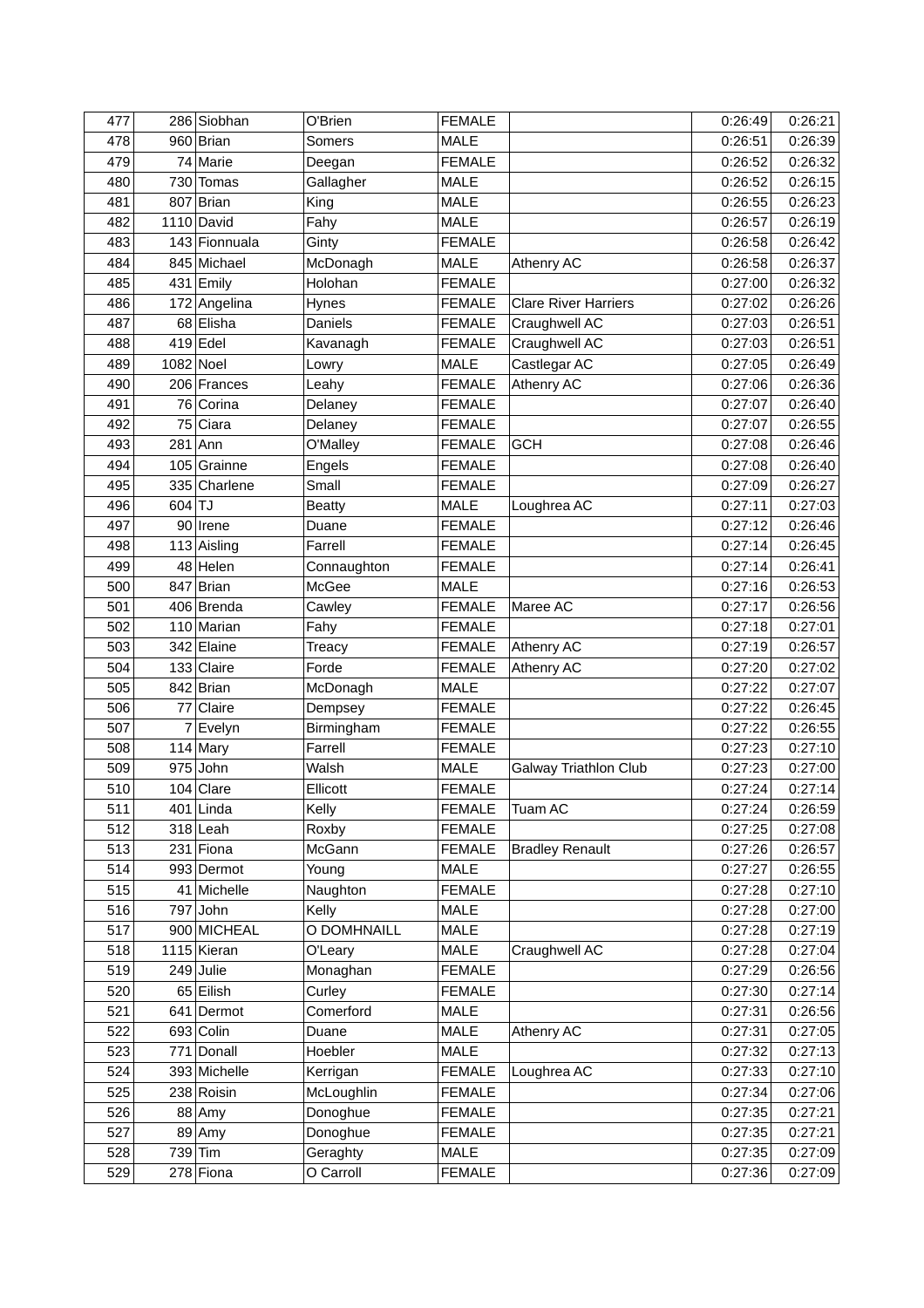| 530 | 402 Marina   | Hussey           | <b>FEMALE</b> | <b>Tuam AC</b>               | 0:27:36 | 0:27:01 |
|-----|--------------|------------------|---------------|------------------------------|---------|---------|
| 531 | 369 Luisa    | Golz             | <b>FEMALE</b> | Athenry AC                   | 0:27:37 | 0:27:23 |
| 532 | 334 Valerie  | Slattery         | <b>FEMALE</b> | Craughwell AC                | 0:27:39 | 0:27:10 |
| 533 | 300 Aisling  | O'Sullivan       | <b>FEMALE</b> |                              | 0:27:42 | 0:27:24 |
| 534 | $267$ Kate   | Murray           | <b>FEMALE</b> |                              | 0:27:42 | 0:27:11 |
| 535 | 40 Nicola    | Cleary           | <b>FEMALE</b> |                              | 0:27:43 | 0:27:27 |
| 536 | $321$ Kim    | Ryan             | <b>FEMALE</b> |                              | 0:27:46 | 0:27:23 |
| 537 | 96 Elaine    | Dunleavy         | <b>FEMALE</b> |                              | 0:27:48 | 0:27:24 |
| 538 | 642 Kieran   | Conboy           | <b>MALE</b>   |                              | 0:27:52 | 0:27:28 |
| 539 | 262 Fiona    | Murphy           | <b>FEMALE</b> |                              | 0:27:54 | 0:27:31 |
| 540 | $220$ Jane   | Mangan           | <b>FEMALE</b> | Athenry AC                   | 0:27:58 | 0:27:31 |
| 541 | 260 Lorna    | Munnelly         | <b>FEMALE</b> |                              | 0:28:03 | 0:27:48 |
| 542 | 34 Anita     | Carr             | <b>FEMALE</b> |                              | 0:28:06 | 0:27:50 |
| 543 | $469$ Sarah  | <b>Burns</b>     | <b>FEMALE</b> | Craughwell AC                | 0:28:08 | 0:27:56 |
| 544 | 253 Sylvie   | Mossay-O'Donovan | <b>FEMALE</b> | Craughwell AC                | 0:28:11 | 0:27:53 |
| 545 | $10$ Kate    | Brackpool        | <b>FEMALE</b> |                              | 0:28:11 | 0:27:42 |
| 546 | $314$ Paula  | Rochford         | <b>FEMALE</b> |                              | 0:28:16 | 0:27:42 |
| 547 | $658$ Mark   | Cronin           | <b>MALE</b>   |                              | 0:28:20 | 0:28:01 |
| 548 | 427 Laura    | Walshe           | <b>FEMALE</b> | Corofin AC                   | 0:28:20 | 0:28:01 |
| 549 | 715 Michael  | Fitzsimons       | <b>MALE</b>   |                              | 0:28:21 | 0:28:02 |
| 550 | 78 Fiona     | Dempsey          | <b>FEMALE</b> | <b>Clare River Harriers</b>  | 0:28:22 | 0:28:01 |
| 551 | 86 Yvonne    | Dolan            | <b>FEMALE</b> |                              | 0:28:24 | 0:27:48 |
| 552 | 447 Marie    | Rooney           | <b>FEMALE</b> | Craughwell AC                | 0:28:25 | 0:28:02 |
| 553 | 477 Michelle | Reilly           | <b>FEMALE</b> | Corofin AC                   | 0:28:27 | 0:28:14 |
| 554 | $212$ Anne   | Lyng             | <b>FEMALE</b> | Athenry AC                   | 0:28:28 | 0:28:16 |
| 555 | $261$ Claire | Murphy           | <b>FEMALE</b> | Loughrea AC                  | 0:28:28 | 0:28:17 |
| 556 | $176$ Paula  | Hynes            | <b>FEMALE</b> |                              | 0:28:29 | 0:27:55 |
| 557 | 22 Niamh     | <b>Burke</b>     | <b>FEMALE</b> |                              | 0:28:29 | 0:28:02 |
| 558 | $111$ Sheila | Fahy             | <b>FEMALE</b> |                              | 0:28:30 | 0:27:53 |
| 559 | $198$ Dee    | King             | <b>FEMALE</b> |                              | 0:28:31 | 0:27:53 |
| 560 | 149 Eileen   | Grimes           | <b>FEMALE</b> | Athenry AC                   | 0:28:33 | 0:28:01 |
| 561 | 150 Olivia   | Grimes           | <b>FEMALE</b> | Athenry AC                   | 0:28:33 | 0:28:01 |
| 562 | $705$ Steve  | Everard          | <b>MALE</b>   | <b>Galway Triathlon Club</b> | 0:28:33 | 0:28:00 |
| 563 | 1027 Denis   | <b>Byrne</b>     | <b>MALE</b>   | <b>East Galway</b>           | 0:28:34 | 0:28:00 |
| 564 | $159$ Teresa | Healy            | <b>FEMALE</b> |                              | 0:28:35 | 0:28:14 |
| 565 | $350$ Clara  | Walsh            | <b>FEMALE</b> |                              | 0:28:36 | 0:28:18 |
| 566 | 420 Helena   | Gorman           | <b>FEMALE</b> | Craughwell AC                | 0:28:36 | 0:28:13 |
| 567 | 62 Majella   | Cummins          | FEMALE        | Athenry AC                   | 0:28:39 | 0:28:04 |
| 568 | 136 Dorothy  | Gallagher        | <b>FEMALE</b> | <b>GCH</b>                   | 0:28:40 | 0:27:50 |
| 569 | $171$ Edel   | Houton           | <b>FEMALE</b> |                              | 0:28:42 | 0:28:01 |
| 570 | $179$ Elaine | Joyce            | <b>FEMALE</b> | <b>GCH</b>                   | 0:28:42 | 0:28:05 |
| 571 | 982 Robert   | Walsh            | MALE          |                              | 0:28:42 | 0:28:27 |
| 572 | $54$ Lucy    | Corrigan         | <b>FEMALE</b> |                              | 0:28:43 | 0:28:29 |
| 573 | 721 Joe      | Folan            | MALE          |                              | 0:28:48 | 0:28:23 |
| 574 | 85 Sharon    | Dolan            | <b>FEMALE</b> |                              | 0:28:48 | 0:28:23 |
| 575 | 381 Valerie  | Maybin           | <b>FEMALE</b> | East Galway                  | 0:28:48 | 0:28:18 |
| 576 | 390 Marion   | Cummins          | <b>FEMALE</b> | Loughrea AC                  | 0:28:49 | 0:28:32 |
| 577 | 384 Michelle | Meehan           | <b>FEMALE</b> | East Galway                  | 0:28:51 | 0:28:20 |
| 578 | 329 Claire   | Shanahan         | <b>FEMALE</b> |                              | 0:28:52 | 0:28:34 |
| 579 | $378$ Edel   | Jordan           | FEMALE        | East Galway                  | 0:28:54 | 0:28:24 |
| 580 | 967 James    | Tormey           | MALE          |                              | 0:28:56 | 0:28:41 |
| 581 | 629 Michael  | Carey            | <b>MALE</b>   |                              | 0:28:59 | 0:28:09 |
| 582 | $387$ Karen  | Glynn            | FEMALE        | <b>HPE Running Club</b>      | 0:29:02 | 0:28:31 |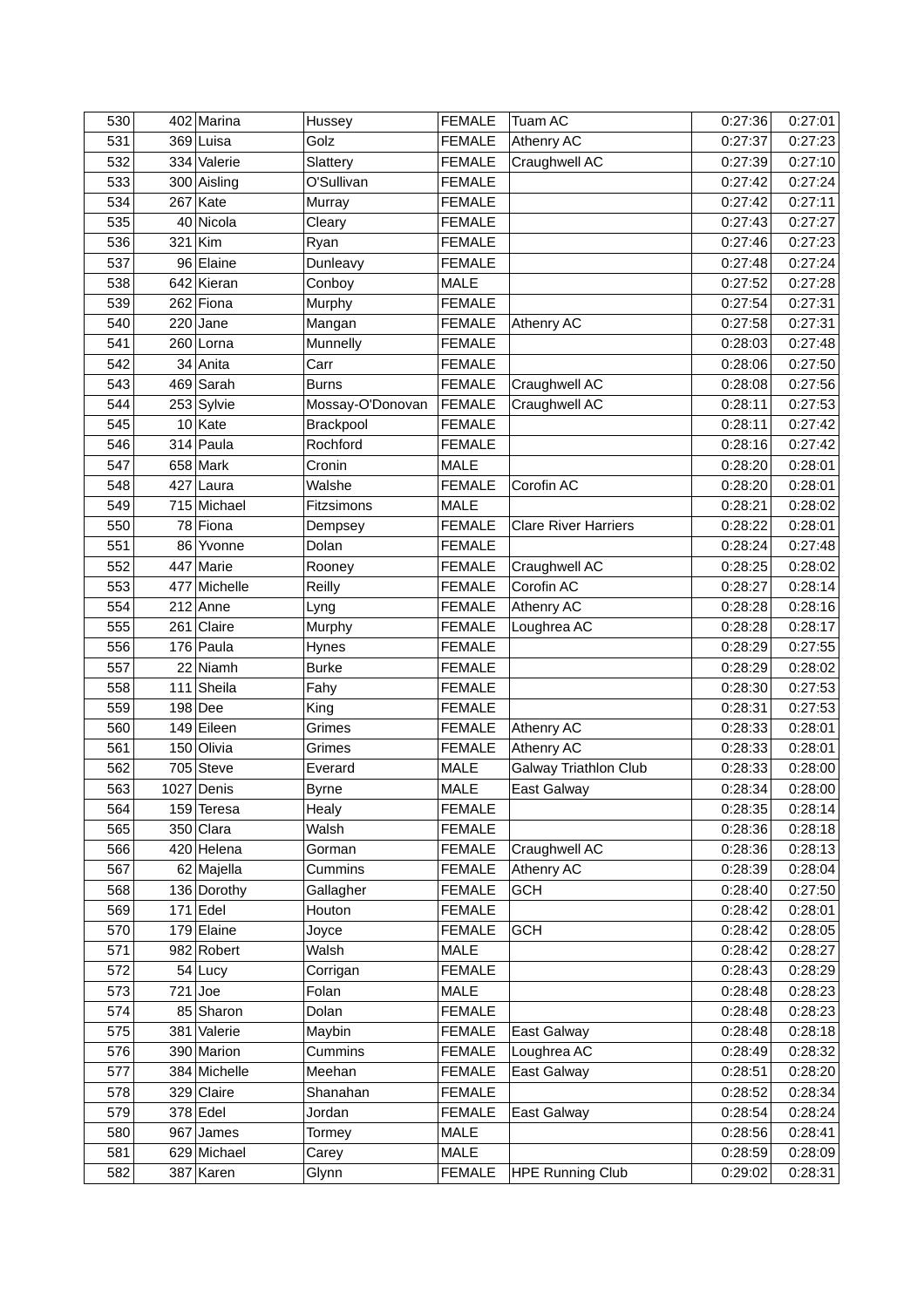| 583 | 73 Niamh       | De Paor      | <b>FEMALE</b> |                             | 0:29:03 | 0:28:48 |
|-----|----------------|--------------|---------------|-----------------------------|---------|---------|
| 584 | $248$ Jane     | Molloy       | <b>FEMALE</b> | Athenry AC                  | 0:29:05 | 0:28:36 |
| 585 | 308 Siobhan    | Power        | <b>FEMALE</b> |                             | 0:29:07 | 0:28:46 |
| 586 | 355 Ashla      | Ward         | <b>FEMALE</b> | Athenry AC                  | 0:29:07 | 0:28:43 |
| 587 | $465$ Grace    | Mortimer     | <b>FEMALE</b> | Craughwell AC               | 0:29:14 | 0:29:06 |
| 588 | 190 Niamh      | Kelly        | <b>FEMALE</b> |                             | 0:29:16 | 0:28:49 |
| 589 | $117$ Alma     | Finnegan     | <b>FEMALE</b> | Tuam AC                     | 0:29:19 | 0:28:53 |
| 590 | 778 Eamonn     | Hughes       | MALE          |                             | 0:29:19 | 0:28:41 |
| 591 | 151 Eimear     | Guckian      | <b>FEMALE</b> |                             | 0:29:23 | 0:28:54 |
| 592 | $374$ Riona    | Johnson      | <b>FEMALE</b> |                             | 0:29:24 | 0:28:47 |
| 593 | 250 Anne Marie | Moore        | <b>FEMALE</b> |                             | 0:29:26 | 0:28:56 |
| 594 | 30 Laura       | Canavan      | <b>FEMALE</b> |                             | 0:29:27 | 0:29:00 |
| 595 | 358 Johanna    | Whyte        | <b>FEMALE</b> | Athenry AC                  | 0:29:27 | 0:29:08 |
| 596 | 210 Michelle   | Long         | <b>FEMALE</b> |                             | 0:29:29 | 0:29:14 |
| 597 | 200 Moyra      | King         | <b>FEMALE</b> |                             | 0:29:30 | 0:29:11 |
| 598 | 204 Rebecca    | Lally        | <b>FEMALE</b> |                             | 0:29:32 | 0:28:50 |
| 599 | $285$ Rachel   | O'Brien      | <b>FEMALE</b> |                             | 0:29:32 | 0:28:51 |
| 600 | 189 Gillian    | Kelly        | <b>FEMALE</b> |                             | 0:29:33 | 0:29:05 |
| 601 | 155 Aishling   | Hanrahan     | <b>FEMALE</b> | Loughrea AC                 | 0:29:33 | 0:29:09 |
| 602 | 429 Fidelma    | Killilea     | <b>FEMALE</b> | Corofin AC                  | 0:29:33 | 0:29:01 |
| 603 | 888 Enda       | Nolan        | MALE          |                             | 0:29:34 | 0:29:00 |
| 604 | 354 Sinead     | Walsh        | <b>FEMALE</b> | Athenry AC                  | 0:29:35 | 0:29:02 |
| 605 | 395 Amanda     | Dodrill      | <b>FEMALE</b> | South Galway Athletic Club  | 0:29:41 | 0:29:18 |
| 606 | $474$ Niamh    | Touhig       | <b>FEMALE</b> | Craughwell AC               | 0:29:47 | 0:29:35 |
| 607 | $473$ Holly    | <b>Burke</b> | <b>FEMALE</b> | Craughwell AC               | 0:29:48 | 0:29:36 |
| 608 | 897 Tony       | O'Callaghan  | MALE          |                             | 0:29:49 | 0:29:20 |
| 609 | $215$ Nora     | Maher        | <b>FEMALE</b> |                             | 0:29:51 | 0:29:26 |
| 610 | 275 Sharon     | Noone        | <b>FEMALE</b> |                             | 0:29:52 | 0:29:19 |
| 611 | 144 Valerie    | Glavin       | <b>FEMALE</b> | Athenry AC                  | 0:29:58 | 0:29:45 |
| 612 | $2 $ Gabriela  | Aumayr       | <b>FEMALE</b> |                             | 0:29:58 | 0:29:32 |
| 613 | 1018 Gordon    | Lenihan      | MALE          | <b>Clare River Harriers</b> | 0:29:58 | 0:29:34 |
| 614 | 272 Marieta    | Nolan        | <b>FEMALE</b> | Tuam AC                     | 0:29:59 | 0:29:20 |
| 615 | 207 Elaine     | Leavy        | <b>FEMALE</b> |                             | 0:29:59 | 0:29:50 |
| 616 | $100$ Ann      | Earls        | <b>FEMALE</b> |                             | 0:30:07 | 0:30:00 |
| 617 | $127$ Orla     | Flatley      | <b>FEMALE</b> |                             | 0:30:07 | 0:29:35 |
| 618 | $1$ Janan      | Alani        | <b>FEMALE</b> |                             | 0:30:09 | 0:29:59 |
| 619 | 1113 Padraig   | <b>Brady</b> | MALE          |                             | 0:30:10 | 0:29:36 |
| 620 | 436 Caroline   | O'Callaghan  | <b>FEMALE</b> |                             | 0:30:11 | 0:30:01 |
| 621 | 435 Ann Marie  | Duggan       | <b>FEMALE</b> | Corofin AC                  | 0:30:11 | 0:30:01 |
| 622 | 152 Eadaoin    | Guilfoyle    | <b>FEMALE</b> |                             | 0:30:13 | 0:29:54 |
| 623 | 445 Veronica   | Coffey       | <b>FEMALE</b> | Athenry AC                  | 0:30:14 | 0:29:54 |
| 624 | $417$ Aine     | Kelly        | <b>FEMALE</b> | Caltra & District AC        | 0:30:15 | 0:29:40 |
| 625 | 404 Assumpta   | Meeneghan    | <b>FEMALE</b> | Tuam AC                     | 0:30:15 | 0:29:50 |
| 626 | $140$  Leona   | Gibbons      | <b>FEMALE</b> | Tuam AC                     | 0:30:20 | 0:29:46 |
| 627 | $409$ Brid     | Greene       | <b>FEMALE</b> | Caltra & District AC        | 0:30:21 | 0:29:58 |
| 628 | $353$ Mary     | Walsh        | <b>FEMALE</b> |                             | 0:30:23 | 0:29:55 |
| 629 | 64 Nuala       | Cunningham   | <b>FEMALE</b> |                             | 0:30:23 | 0:30:17 |
| 630 | 288 Deirdre    | O'Connor     | <b>FEMALE</b> | <b>GCH</b>                  | 0:30:24 | 0:29:56 |
| 631 | 349 Assumpta   | Walsh        | <b>FEMALE</b> | <b>Clare River Harriers</b> | 0:30:24 | 0:29:47 |
| 632 | 121 Aislinn    | Flaherty     | <b>FEMALE</b> | Tuam AC                     | 0:30:26 | 0:29:46 |
| 633 | 988 Michael    | Whyte        | MALE          |                             | 0:30:27 | 0:29:51 |
| 634 | $941$ Bradley  | Rowles       | MALE          |                             | 0:30:29 | 0:29:53 |
| 635 | 998 Michael    | Glynn        | MALE          | Athenry AC                  | 0:30:30 | 0:29:56 |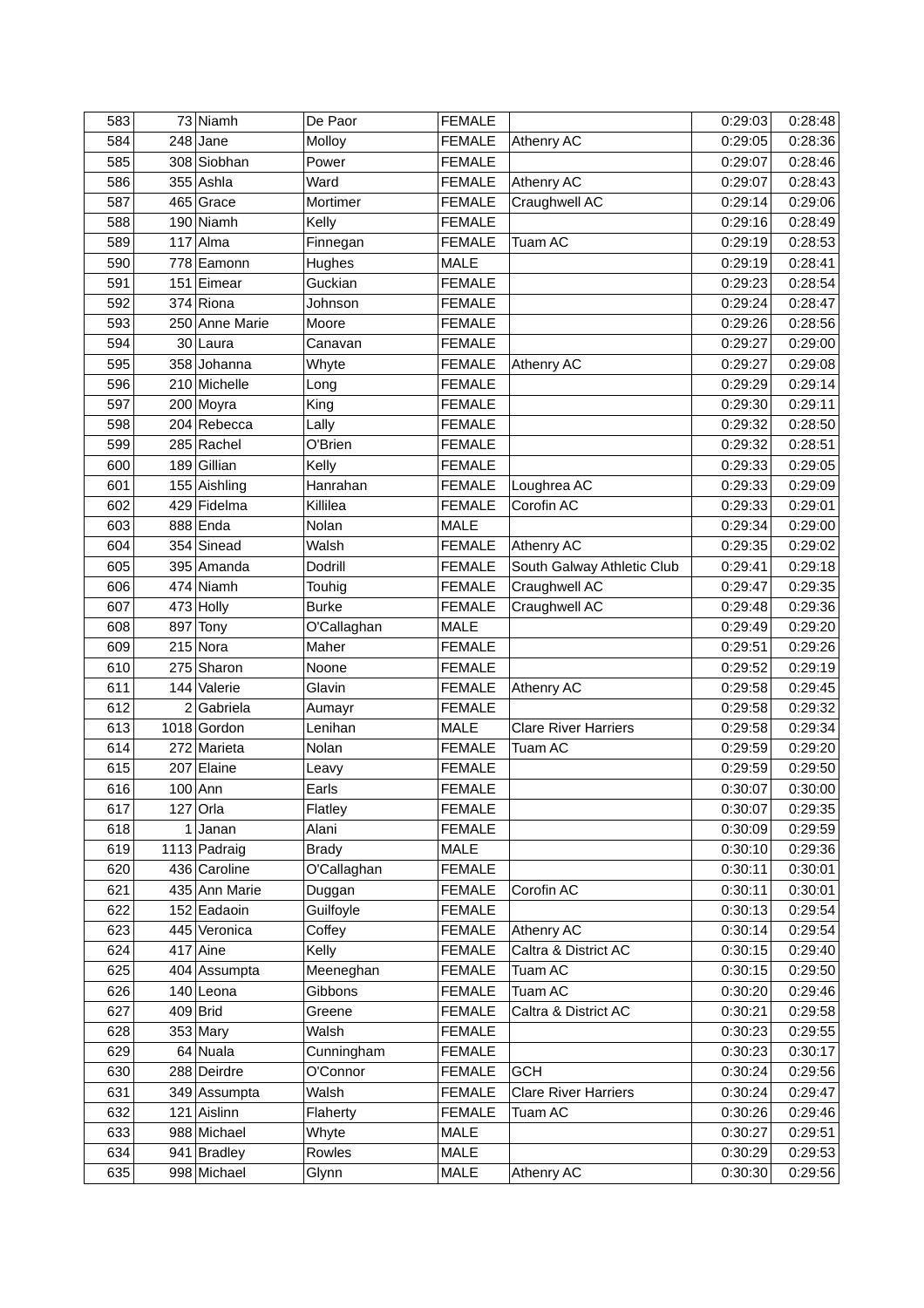| 636 | 84 Noreen          | Doherty                   | <b>FEMALE</b> |                               | 0:30:34 | 0:30:08 |
|-----|--------------------|---------------------------|---------------|-------------------------------|---------|---------|
| 637 | $158$ Emma         | <b>Hawkes</b>             | <b>FEMALE</b> | Loughrea AC                   | 0:30:37 | 0:30:23 |
| 638 | 163 Sinead         | Hggins                    | <b>FEMALE</b> |                               | 0:30:39 | 0:29:56 |
| 639 | $679$ John         | Dillon                    | <b>MALE</b>   |                               | 0:30:41 | 0:30:02 |
| 640 | 319 Sandra         | Rushe                     | <b>FEMALE</b> | <b>Barnaderg Road Runners</b> | 0:30:43 | 0:30:12 |
| 641 | $413$ Maura        | Fallon                    | <b>FEMALE</b> | Caltra & District AC          | 0:30:59 | 0:30:24 |
| 642 | 398 Valerie        | McGrath                   | <b>FEMALE</b> | South Galway Athletic Club    | 0:31:01 | 0:30:38 |
| 643 | 762 Padraig        | Headd                     | <b>MALE</b>   | Loughrea AC                   | 0:31:05 | 0:30:43 |
| 644 | $377$ Mary         | <b>McManus</b>            | <b>FEMALE</b> | East Galway                   | 0:31:07 | 0:30:41 |
| 645 | 116 Catherine Anne | Field                     | <b>FEMALE</b> | <b>GCH</b>                    | 0:31:10 | 0:30:47 |
| 646 | $31$ Orla          | Cannon                    | <b>FEMALE</b> |                               | 0:31:11 | 0:30:46 |
| 647 | 233 Marie          | McGee                     | <b>FEMALE</b> |                               | 0:31:11 | 0:30:48 |
| 648 | 283 Elaine         | O' Sullivan               | <b>FEMALE</b> |                               | 0:31:23 | 0:31:16 |
| 649 | $284$ marie        | O'Brien                   | <b>FEMALE</b> |                               | 0:31:24 | 0:30:55 |
| 650 | 37 Sarah           | Caulfield                 | <b>FEMALE</b> |                               | 0:31:25 | 0:30:55 |
| 651 | 312 Brenda         | Rabbitte                  | <b>FEMALE</b> | Athenry AC                    | 0:31:26 | 0:30:52 |
| 652 | 607 Vinny          | <b>Beirne</b>             | MALE          |                               | 0:31:27 | 0:30:52 |
| 653 | 444 Vicki          | Moriarty                  | <b>FEMALE</b> |                               | 0:31:29 | 0:31:13 |
| 654 | 338 Ursula         | Stephens                  | <b>FEMALE</b> |                               | 0:31:29 | 0:30:58 |
| 655 | 359 Maggie         | Whyte                     | <b>FEMALE</b> |                               | 0:31:30 | 0:31:09 |
| 656 | 255 Bernie         | Mulderrig                 | <b>FEMALE</b> |                               | 0:31:32 | 0:31:00 |
| 657 | 191 Therese        | Kelly                     | <b>FEMALE</b> |                               | 0:31:33 | 0:30:55 |
| 658 | 32 Delma           | Carey                     | <b>FEMALE</b> |                               | 0:31:39 | 0:31:03 |
| 659 | 327 Eimear         | Seery                     | <b>FEMALE</b> | Athenry AC                    | 0:31:42 | 0:31:13 |
| 660 | 241 Michaela       | McNena                    | <b>FEMALE</b> |                               | 0:31:48 | 0:31:09 |
| 661 | $101$ Anne         | Earls                     | <b>FEMALE</b> |                               | 0:31:48 | 0:31:10 |
| 662 | 324 Sheila         | Sammon                    | <b>FEMALE</b> | Castlegar AC                  | 0:31:50 | 0:31:24 |
| 663 | 174 Louise         | Hynes                     | <b>FEMALE</b> | Loughrea AC                   | 0:31:50 | 0:31:25 |
| 664 | 12 Roseanne        | <b>Brady</b>              | <b>FEMALE</b> | Craughwell AC                 | 0:31:56 | 0:31:17 |
| 665 | 148 Maura          | Greaney                   | <b>FEMALE</b> | Craughwell AC                 | 0:31:57 | 0:31:31 |
| 666 | 800 Shane          | Kelly                     | MALE          |                               | 0:31:58 | 0:31:36 |
| 667 | 282 mary           | O'Reilly                  | <b>FEMALE</b> | Athenry AC                    | 0:32:00 | 0:31:24 |
| 668 | 385 Simone         | Kiernan                   | <b>FEMALE</b> | <b>HPE Running Club</b>       | 0:32:03 | 0:31:31 |
| 669 | 219 Ramona         | Mallen                    | <b>FEMALE</b> |                               | 0:32:03 | 0:31:30 |
| 670 | 422 Kathleen       | Callanan                  |               | FEMALE Craughwell AC          | 0:32:04 | 0:31:25 |
| 671 | 769 Michael        | Hickey                    | MALE          | <b>GCH</b>                    | 0:32:05 | 0:31:28 |
| 672 | 95 Eleanor         | Duignan                   | <b>FEMALE</b> | Corrib AC                     | 0:32:22 | 0:31:59 |
| 673 | $162$ Edel         | Herlihy                   | <b>FEMALE</b> | Loughrea AC                   | 0:32:26 | 0:32:12 |
| 674 | $167$ Laura        | Hogan                     | <b>FEMALE</b> |                               | 0:32:27 | 0:31:55 |
| 675 | 196 Karen          | Killilea                  | <b>FEMALE</b> | Caltra & District AC          | 0:32:27 | 0:32:00 |
| 676 | $269$ Helen        | NÃ ChiarÃ <sub>i</sub> in | <b>FEMALE</b> | Tuam AC                       | 0:32:30 | 0:31:51 |
| 677 | $236$ Linda        | McIntyre                  | <b>FEMALE</b> |                               | 0:32:32 | 0:32:07 |
| 678 | $4$ Sinead         | <b>Bartley</b>            | <b>FEMALE</b> |                               | 0:32:34 | 0:32:14 |
| 679 | $131$ Eilis        | Foran                     | <b>FEMALE</b> |                               | 0:32:38 | 0:32:04 |
| 680 | 257 Claire         | Mullen                    | <b>FEMALE</b> | Craughwell AC                 | 0:32:39 | 0:32:19 |
| 681 | $382$ Sarah        | Lally                     | <b>FEMALE</b> | East Galway                   | 0:32:45 | 0:32:14 |
| 682 | $109$ Laura        | Fahy                      | <b>FEMALE</b> |                               | 0:32:47 | 0:32:17 |
| 683 | $341$ Aine         | Tivnan                    | <b>FEMALE</b> |                               | 0:32:53 | 0:32:23 |
| 684 | 356 Shauna         | Ward                      | <b>FEMALE</b> |                               | 0:33:01 | 0:32:33 |
| 685 | $153$ Dee          | Halloran                  | <b>FEMALE</b> | Athenry AC                    | 0:33:01 | 0:32:31 |
| 686 | 193 Sarah          | Kennedy                   | <b>FEMALE</b> | Craughwell AC                 | 0:33:23 | 0:33:04 |
| 687 | $362$ Etain        | Wilson                    | <b>FEMALE</b> | Athenry AC                    | 0:33:24 | 0:32:55 |
| 688 | 237 Caroline       | McLoughlin                | <b>FEMALE</b> | Athenry AC                    | 0:33:25 | 0:32:55 |